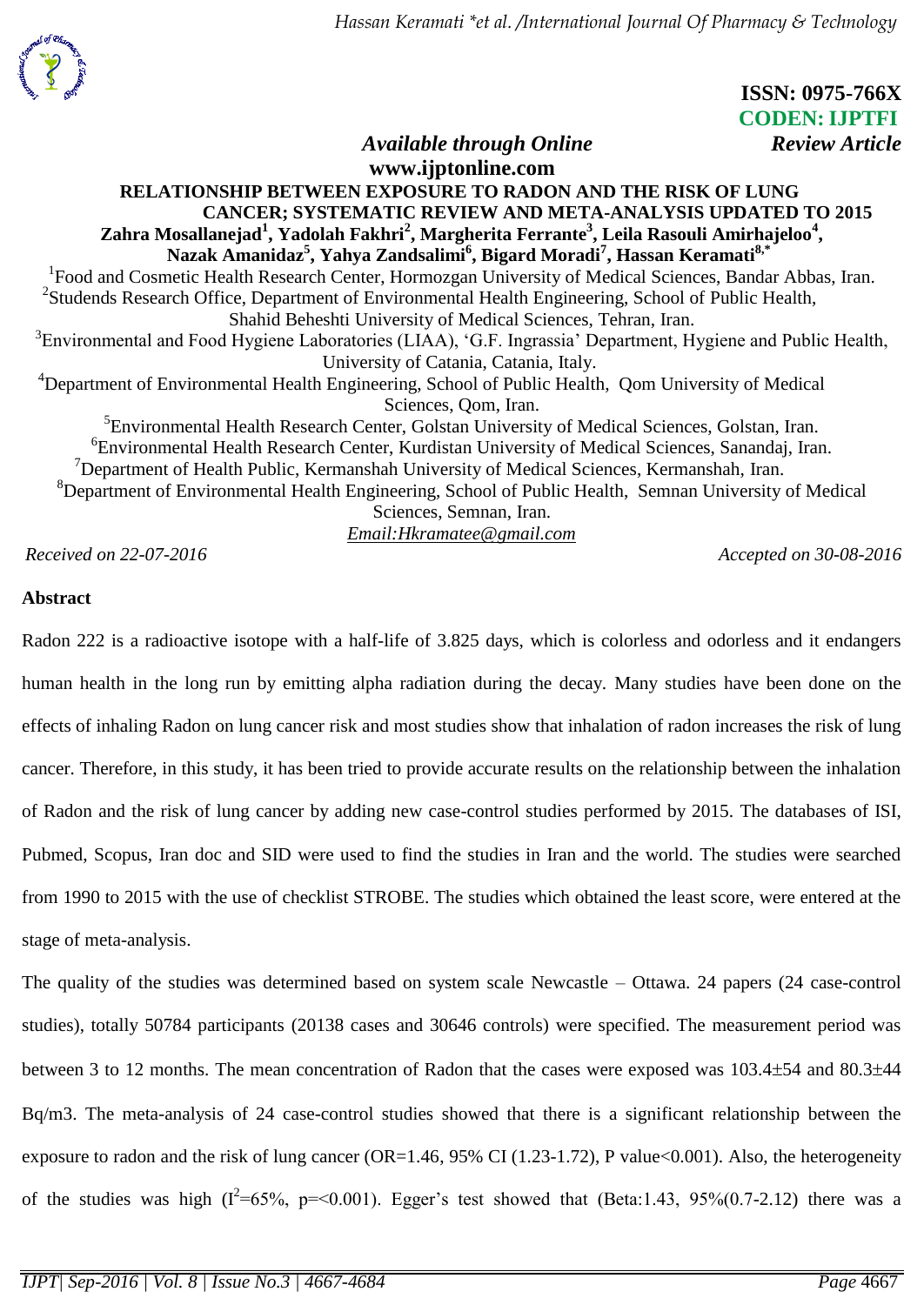significant error propagation between the studies (p value<0.001). The results of this study support the increased risk of lung cancer caused by the inhalation of radon.

**Keyword:** Radon, air, lung cancer, systematic review and meta-analysis.

## **1. Introduction**

Radon222 and its daughters  $Po^{214}$  and  $Po^{218}$  are the main and final products of decay of Uranium chain 235 that can be spread from various sources such as surface water and groundwater, soil, igneous (granites) and sedimentary rocks [1-3]. Also, radon 222 is aradioactive isotope with a half-life of radon 3.825 days which is colorless and odorless and it endangers human health in the long run by emitting alpha radiation during the decay[4-6].Based on information provided by National Radiation Protection Board (NRPB), 85% of the effective dose received by humans is from natural exposure and 15 percent of it is from synthetic exposure (manmade) [7]. After smoking, the leading cause of death from lung cancer if radon gas [8,9]. America Environmental Protection Agency (EPA) announced that the deaths caused by the radon of indoor air is nearly 21000 people per year which is 10 times higher than the deaths caused by air pollution[10]. Also, it was estimated that radon can be a cause of 30% of deaths caused by lung cancer among non-smokers [11].

EPA and WHO suggested the concentrations of 148 Bq/m<sup>3</sup> and 100 Bq/m<sup>3</sup> for the radon of indoor air, respectively [10,12]. The global average concentrations of radon in the indoor and outdoor air are 48 Bq/m<sup>3</sup> and 15 Bq/m<sup>3</sup>, respectively [13]. Lung cancer is the first cause of death from cancer in the world with 1.4 million deaths in 2008 and 1.6 million incidences [14]. In Europe, it was the first cause of death in men and the second cause of death with the breast cancer in women [15].

Smoking is the leading cause of lung cancer [16] and the incidence of lung cancer among non-smokers is 25% [17]. Also, other causes such as household radon [18,19], occupational exposure (asbestos, silica, cadmium, chromium, nickel and beryllium), exposure to the tobacco of environment [20], some of the waste at certain times [21]can be involved in lung cancer. In recent years, numerous meta-analysis studies examined the relationship between radon and lung cancer risk. For example, at the concentration of  $100Bq/m<sup>3</sup>$ , the chance ratio of the studies in Europe, North America and China was 1.08 (1.03-1.15), 1.11(1.00-1.28) and 1.33 (1.01-1.36), respectively [22]. Several studies have been performed on the concentration of radon in drinking water and the risk of lung cancer [23,24].

Thus, recently, WHO recommended the concentration less than  $100$  Bq/m<sup>3</sup> for the radon of indoor air according to Laughlin et al. and Carneiro et al [25,26]. The systematic and meta-analysis studies have been done by 2014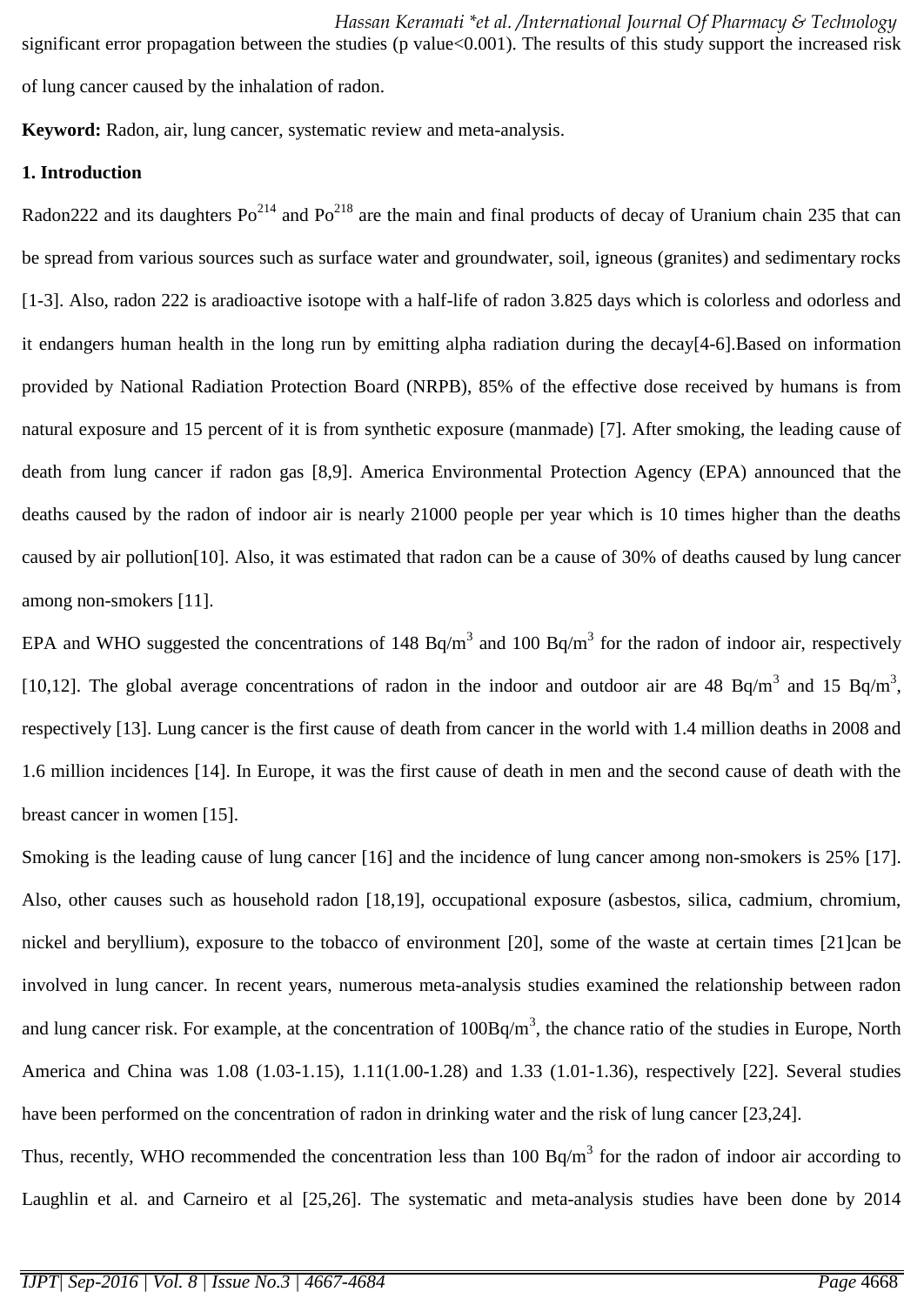*Hassan Keramati \*et al. /International Journal Of Pharmacy & Technology*  meanwhile, no new studies have been done in this field. Therefore, in this study, it has tried to enter the new casecontrol studies performed by 2015 at the stage of meta-analysis and the results will be evaluated on the quality of studies.

## **2. Materials and methods**

This research is a systematic and meta-analysis study on the relationship between inhalation of radon and risk of lung cancer. The databases of ISI Web of Science, Pubmed, Scopus, Irandoc and SID were used to find the studies in Iran and the world.

## **The selection and the quality evaluation criteria of the studies**

Firstly, a list of all studies' titles and abstracts included in the mentioned databases was provided by three researchers (Ya.F, Ha.K,Ya.Z) to prevent the bias of researchers. The related titles were investigated independently and, then the studies published between the dates 1990 and 2015 were searched. The search was done for two weeks from 15.04.2016 to 30.04.2016, then the related studies were evaluated initially by blinding method and entered in the research process independently. Cohort's studies were excluded from the study. In this research, the inclusion criterion of different studies is that the inhalation of radon and the risk of cancer were noted. The studies were not of the earlier studies or the studies were performed on the field of clinical decision-making or unrelated investigations to the lung cancer were excluded from the study. In the second stage, the abstracts of the selected studies were investigated with the use of checklist  $STROBE<sup>1</sup>$  which is a standard checklist. This checklist includes 43 various sections and investigates various aspects of methodology, including sampling methods, measurements, statistical analysis and objectives of the study [27]. In this checklist, the minimum score is 40 and the maximum one is 45. Finally, the top studies which have gained 40 scores based on checklist, were entered in the research and their data was extracted for meta-analysis. Funnel Plot and Egger's test were used to determine the Bias Publication [28].

### **Data extraction**

In this study, 24 articles (case-control studies) were investigated that their methodologies were almost the same and all of them were performed in 1990-2015. The important required data for data analysis including the information related to the issue, title, research method, research type, study time, study location, type and concentration of radon, the number of cases and controls, measurement period, the number of measurement devices, the score of each study in the NOS (Newcastle – Ottawa Scale) system, chance ratio of lung cancer, sample size and confidence level were collected.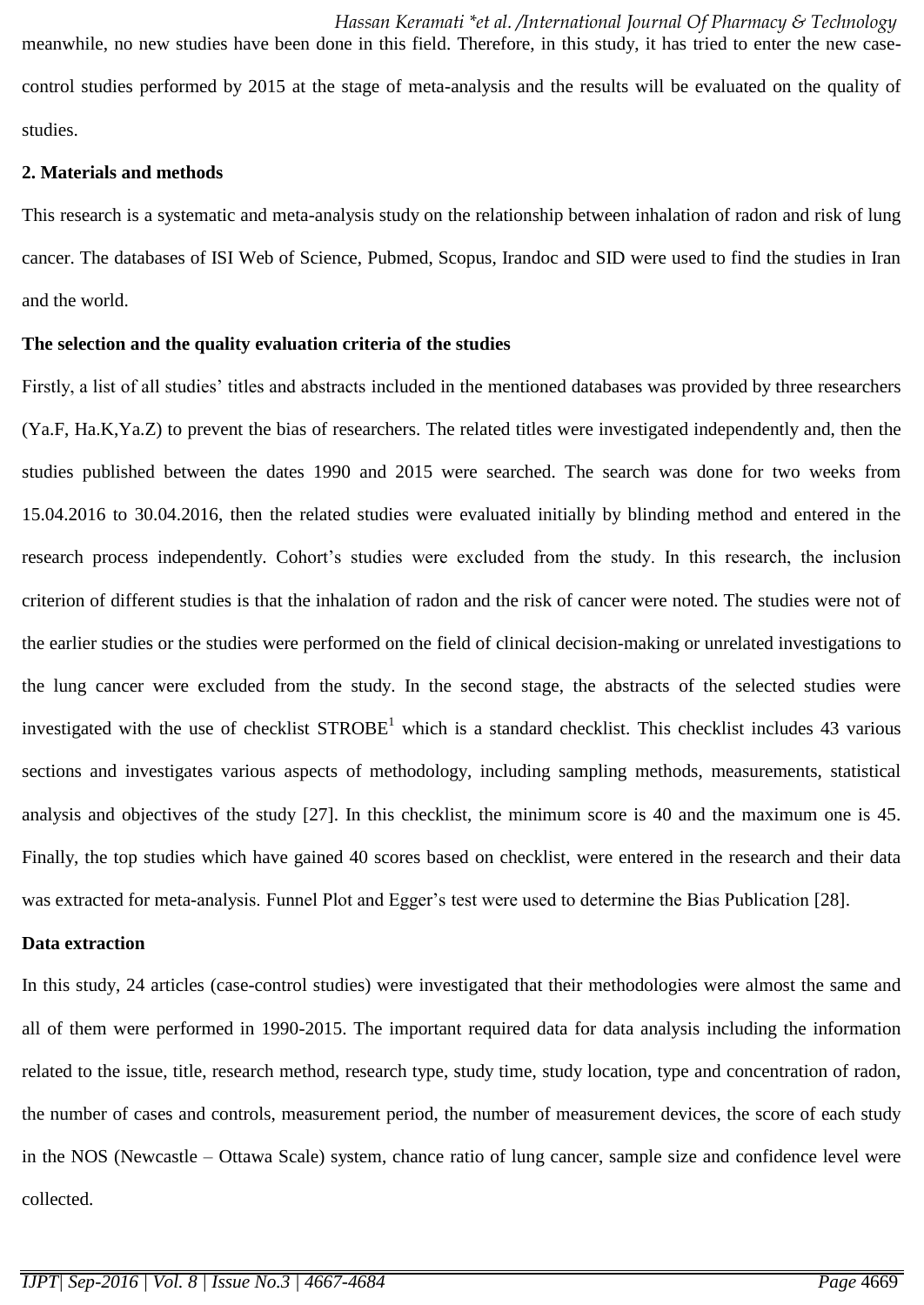*Hassan Keramati \*et al. /International Journal Of Pharmacy & Technology*  According to NOS qualitative evaluation criteria which includes Selection, Comparability and Exposure, case-control studies were scored. In the NOS system the score range is from 0 to 9. The studies were classified to low score  $\langle$ 7) and high score  $(\geq 7)$  [29].

# **3. Results**

# **1.3. Identification of relevant studies**

At this stage, totally, 1798 studies were found by researching in the databases of SID, Irandoc, Scopus, Embase, ISI web of science and PubMed. According to Title and abstract, Duplicates removed, review, editorial, protocol, Nonhuman, radon as an exposure and lung cancer as a concern, 1576 article were excluded at the stage of Eligibility. Of 222 remaining articles, 125 studies were residential and 97 studies were occupational. 198 studies were excluded from meta-analysis due to some reasons such as lack of data and analysis of the indicators HR, RR and so on. Finally, 24 studies (24 case-control studies) in which chance ratio was calculated, were entered in the stage of meta-analysis (Figure1).





# **2.3. Characteristics of the studies**

General characteristics such as the year of publication, country, measurement period, the number of cases and controls, gender, the number of detectors, radon concentration in cases and controls, and the results are shown in Table 1. The scope of the study was from 1990 to 2015. 6 studies were about women, one study was on men and 17 studies were on both genders.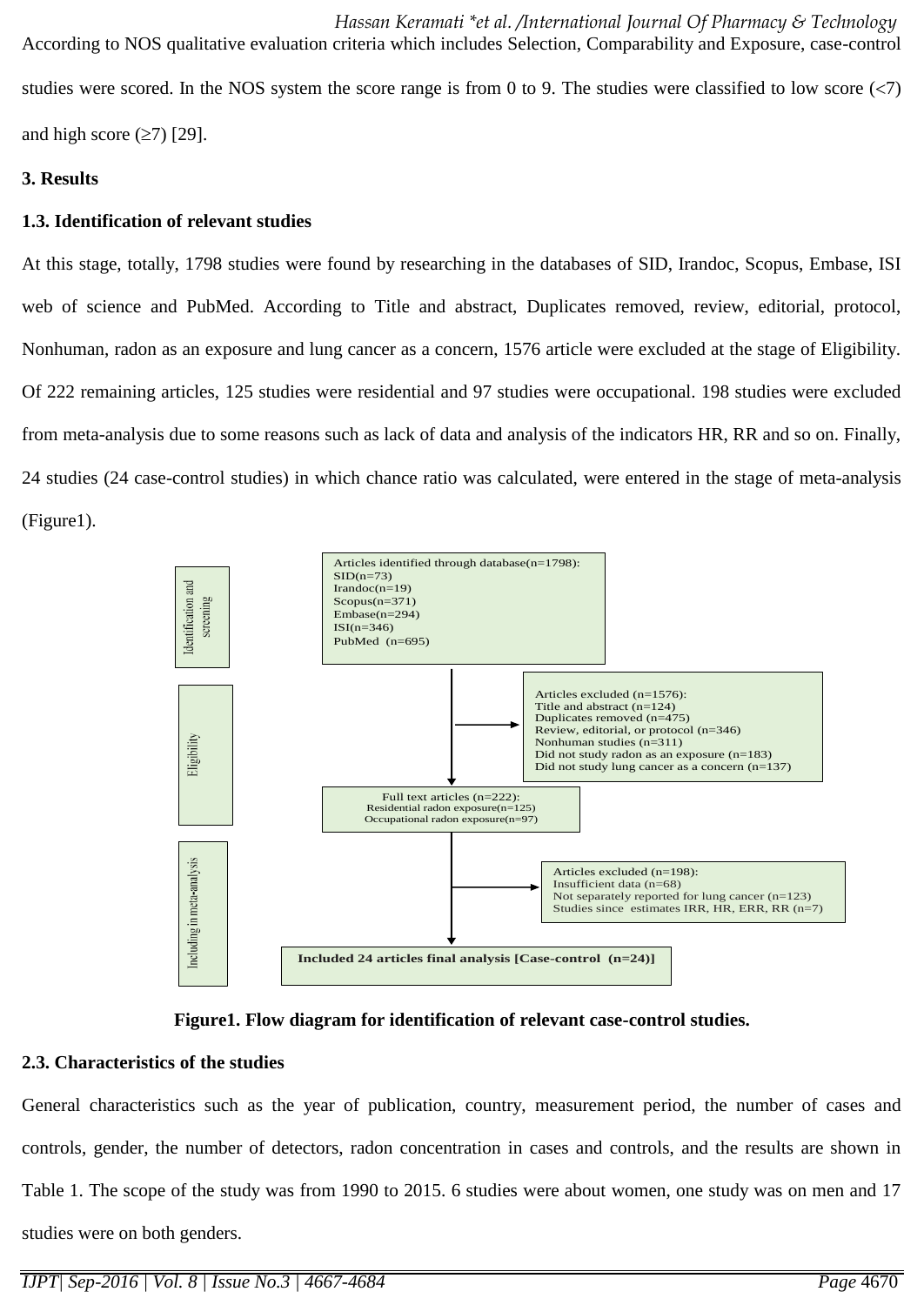*Hassan Keramati \*et al. /International Journal Of Pharmacy & Technology* 

**Table-1. General characteristics radon and lung cancer studies evaluated for meta-analysis.**

|                | <b>First</b><br>author | Dat<br>e              | Cas<br>$\mathbf{e}$ | Contro | OR            | L <sub>0</sub><br>W | <b>High</b> |          | Countrie<br>S           | <b>Sex</b>         | <b>Duration</b><br><b>of</b><br>radon<br>measurem<br>ents<br>(months) | <b>Number</b><br>of alpha<br>track<br>detector<br>used | <b>Concen</b><br>tration<br><b>of</b><br>radon<br>(Bq/m3)<br>case | contr<br>ol | <b>Outcome</b>                                                                                                                                                     | <b>REF</b>         |
|----------------|------------------------|-----------------------|---------------------|--------|---------------|---------------------|-------------|----------|-------------------------|--------------------|-----------------------------------------------------------------------|--------------------------------------------------------|-------------------------------------------------------------------|-------------|--------------------------------------------------------------------------------------------------------------------------------------------------------------------|--------------------|
|                | Blot et al             | 199<br>$\overline{0}$ | 308                 | 356    | 0.7           | 0.3                 | 1.6         | 0.9<br>5 | China                   | Femal<br>e         | 12                                                                    | $\mathbf{2}$                                           | 85                                                                |             | High radon levels may<br>overestimated<br>have<br>the overall risks of<br>lung cancer associated<br>with levels typically<br>seen in homes in this<br>Chinese city | $\lceil 30 \rceil$ |
| $\overline{2}$ | Schoenberg<br>et al    | 199<br>$\overline{0}$ | 433                 | 402    | 4.2           | 0.99                | 17.5        | 0.9<br>5 | United<br><b>States</b> | Femal<br>${\bf e}$ | 12                                                                    | $\overline{2}$                                         | NA <sup>1</sup>                                                   |             | For lung cancer risk<br>with<br>estimated<br>cumulative<br>radon<br>exposure was slightly<br>weaker                                                                | $[31]$             |
| 3              | Pershagen<br>et al     | 199<br>$\overline{2}$ | 210                 | 209    | 1.7           | 1                   | 2.9         | 0.9<br>5 | Sweden                  | Femal<br>${\bf e}$ | 3                                                                     | $\mathbf{2}$                                           | 128                                                               |             | Further studies<br>are<br>needed to clarify the<br>level of risk associated<br>with<br>exposure<br>to<br>residential radon                                         | $[32]$             |
| $\overline{4}$ | Létourneau<br>et al    | 199<br>$\overline{4}$ | 738                 | 738    | 0.7<br>$\tau$ | 0.34                | 1.73        | 0.9<br>5 | Canada                  | <b>Both</b>        | 12                                                                    | $\overline{2}$                                         | 120                                                               |             | No Increase in the<br>relative risk for any of<br>the histologic types of<br>lung cancer observed<br>among the cases was<br>detected in relation to                | $[33]$             |

1 Not applicable

 $\overline{\phantom{a}}$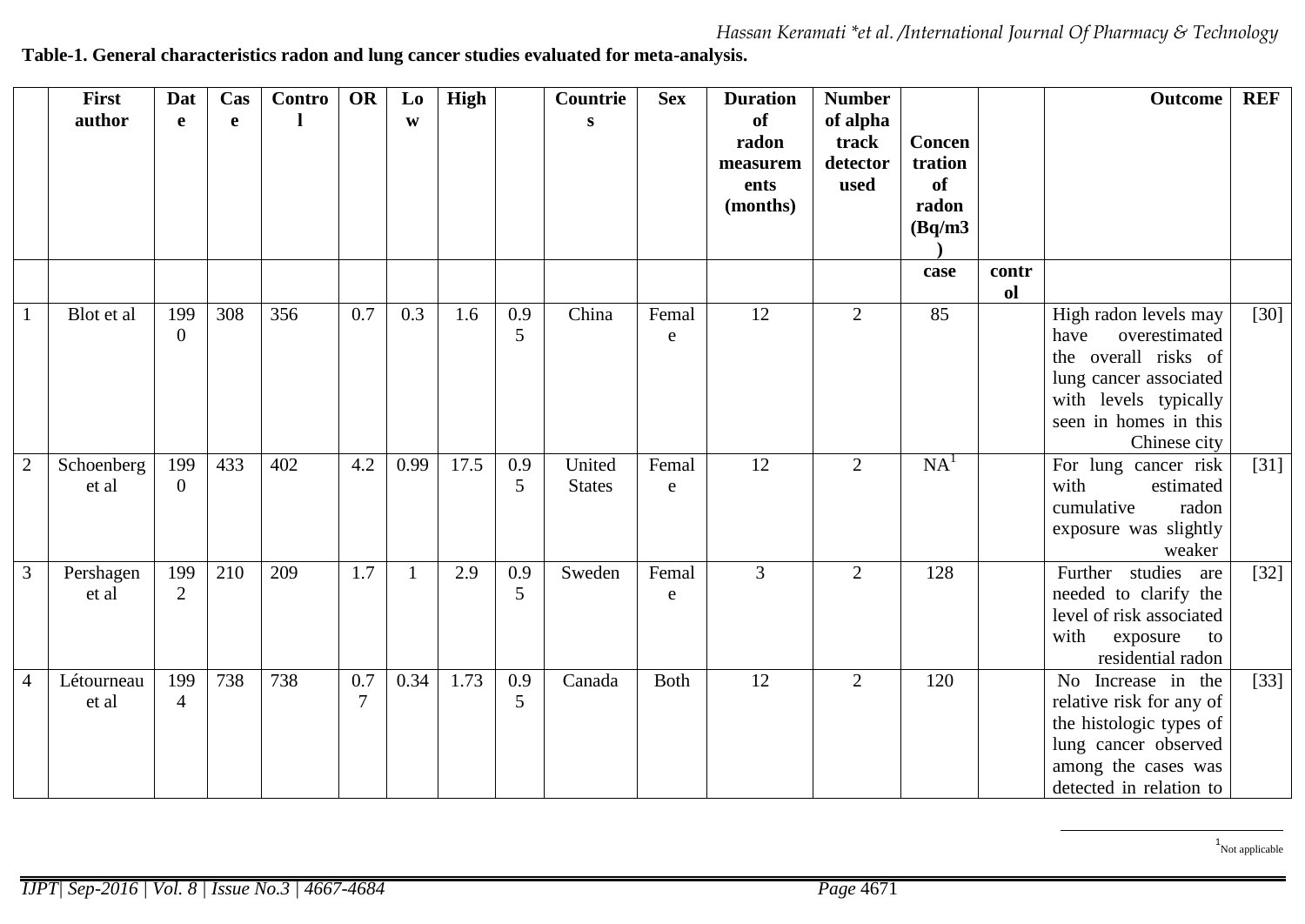*Hassan Keramati \*et al. /International Journal Of Pharmacy & Technology* 

|                |                       |                       |                  |                  |                       |              |      |          |                         |                      |                 |                |                 |    | cumulative<br>exposure<br>to radon                                                                                                                                                                       |              |
|----------------|-----------------------|-----------------------|------------------|------------------|-----------------------|--------------|------|----------|-------------------------|----------------------|-----------------|----------------|-----------------|----|----------------------------------------------------------------------------------------------------------------------------------------------------------------------------------------------------------|--------------|
| $\overline{5}$ | Pershagen<br>et al    | 199<br>$\overline{4}$ | 1360             | 2847             | 1.8                   | 1.1          | 2.91 | 0.9<br>5 | Sweden                  | <b>Both</b>          | $\overline{3}$  | $\overline{2}$ | 107             |    | Interaction<br>between<br>radon exposure and<br>smoking with regard<br>lung<br>cancer<br>to<br>exceeded<br>additively<br>and was closer to a<br>multiplicative effect                                    | $[34]$       |
| 6              | Auvinen et<br>al      | 199<br>6              | $\overline{517}$ | $\overline{517}$ | 1.1<br>$\overline{5}$ | 0.69         | 1.93 | 0.9<br>5 | Finland                 | <b>Both</b>          | $\overline{12}$ | $\mathbf{1}$   | 103             | 96 | Indicate increased risk<br>of lung cancer from<br>indoor radon exposure                                                                                                                                  | $[35]$       |
| $\tau$         | Ruosteenoj<br>a et al | 199<br>6              | 291              | 495              | 1.5                   | 0.8          | 2.9  | 0.9<br>5 | Finland                 | Male                 | $\overline{12}$ | $\mathbf{1}$   | 213             |    | increase in risk was<br>statistically<br>not<br>significant                                                                                                                                              | $\boxed{36}$ |
| 8              | Darby et al           | 199<br>8              | 960              | 3126             | 1.7<br>9              | 0.74         | 4.33 | 0.9<br>5 | United<br>Kingdom       | <b>Both</b>          | 6               | $\overline{2}$ | 58              | 56 | risk of lung cancer<br>associated<br>with<br>residential<br>radon<br>exposure is about the<br>size that has been<br>postulated on the basis<br>of the studies<br>of<br>exposed<br>miners<br>to<br>radon. | [37]         |
| $\overline{9}$ | Alavanja et<br>al     | 199<br>$\overline{4}$ | 247              | 299              | 1.6<br>6              | $\mathbf{1}$ | 2.61 | 0.9<br>5 | United<br><b>States</b> | Femal<br>$\mathbf e$ | $\overline{12}$ | $\overline{2}$ | $\overline{57}$ | 60 | association<br>between<br>lung cancer and the<br>exposure to domestic<br>levels of radon was<br>convincingly<br>not<br>demonstrated                                                                      | $[38]$       |
| $\overline{0}$ | Field et al           | 200<br>$\overline{0}$ | 413              | 614              | 1.7<br>9              | 0.99         | 3.26 | 0.9<br>5 | United<br><b>States</b> | Femal<br>${\bf e}$   | $\overline{12}$ | $\overline{3}$ | 100             | 89 | observed<br>risk<br>estimates suggest that<br>cumulative<br>ambient<br>radon<br>exposure<br>presents an important<br>environmental health<br>hazard                                                      | $[39]$       |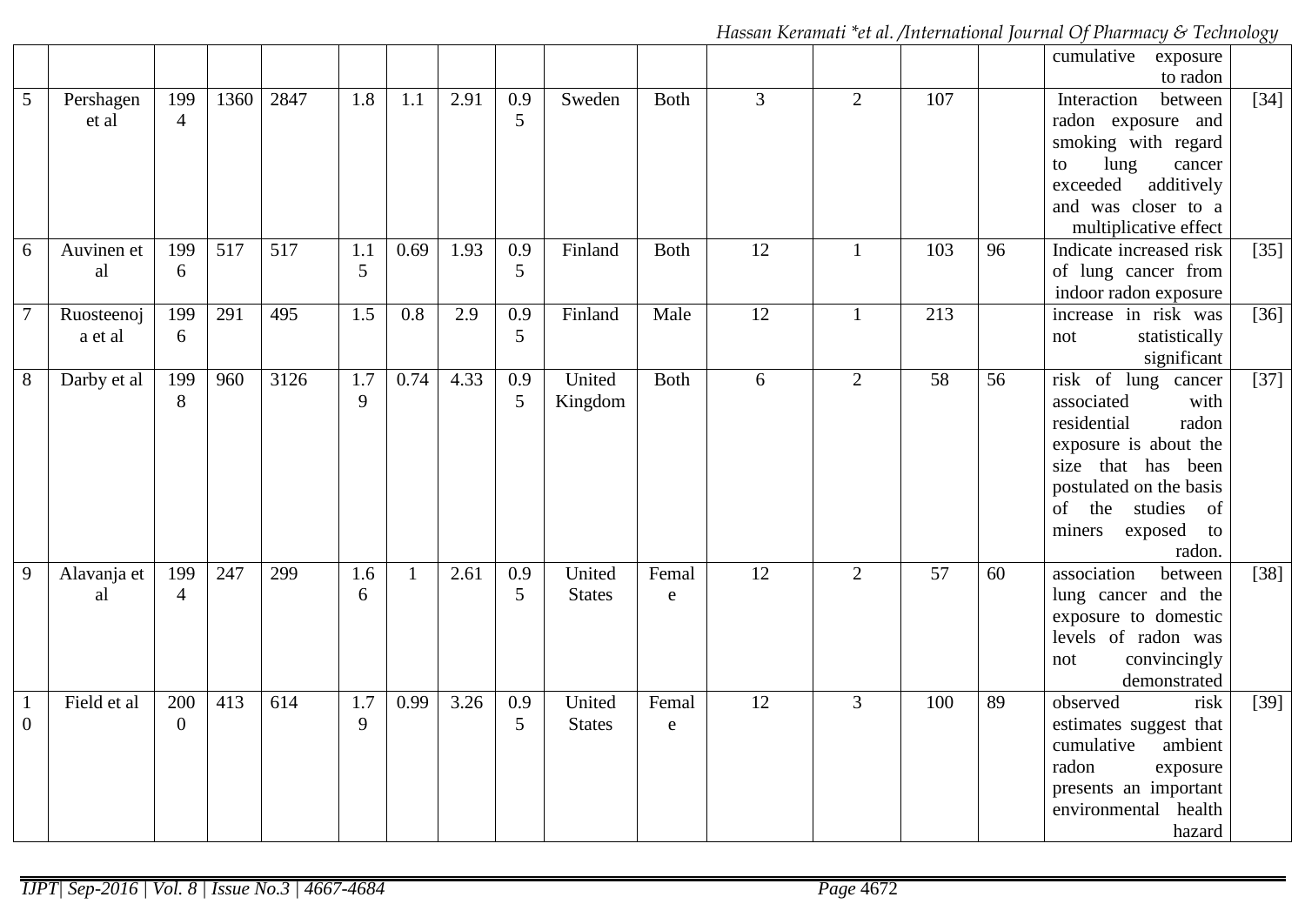*Hassan Keramati \*et al. /International Journal Of Pharmacy & Technology* 

| $\mathbf{1}$      | Pisa et al            | 200<br>$\mathbf{1}$   | 138  | 291  | 1                   | 0.3  | 3.1  | 0.9<br>5 | Italy   | <b>Both</b> | 12 | $\mathbf{1}$   | NA  |     | association<br>between<br>radon and lung cancer,<br>as determined with a<br>multiplicative model,<br>was found only among<br>male smokers                                                     | $[40]$ |
|-------------------|-----------------------|-----------------------|------|------|---------------------|------|------|----------|---------|-------------|----|----------------|-----|-----|-----------------------------------------------------------------------------------------------------------------------------------------------------------------------------------------------|--------|
| $\overline{2}$    | Barros-<br>Dios et al | 200<br>$\overline{2}$ | 163  | 241  | 2.9<br>6            | 1.29 | 6.79 | 0.9<br>5 | Spain   | <b>Both</b> | 3  | $\mathbf{1}$   | 75  | 66  | even at concentrations<br>official<br>below<br>far<br>guideline levels, radon<br>may lead to a 2.5-fold<br>rise in the risk of lung<br>cancer                                                 | $[41]$ |
| 3                 | Wang et al            | 200<br>2              | 768  | 1659 | 1.5<br>8            | 1.1  | 2.3  | 0.9<br>5 | China   | <b>Both</b> | 12 | 2              | 230 | 222 | increased estimates by<br>50%. Results support<br>increased lung cancer<br>with<br>indoor<br>risks<br>radon exposures that<br>may equal or exceed<br>extrapolations<br>based<br>on miner data | $[42]$ |
| $\overline{4}$    | Baysson et<br>al      | 200<br>$\overline{4}$ | 486  | 984  | 1.1<br>$\mathbf{1}$ | 0.59 | 2.09 | 0.9<br>5 | France  | <b>Both</b> | 6  | $\overline{2}$ | 83  | 80  | presence of a small<br>lung cancer<br>excess<br>risk associated with<br>indoor radon exposure<br>after<br>precise<br>adjustment<br>on<br>smoking                                              | $[43]$ |
| $\mathbf{1}$<br>5 | Bochicchio<br>et al   | 200<br>5              | 384  | 405  | 2.8<br>9            | 0.45 | 18.6 | 0.9<br>5 | Italy   | <b>Both</b> | 6  | $\overline{2}$ | 113 | 102 | association,<br>an<br>although generally not<br>statistically<br>significant,<br>between<br>residential radon and<br>lung cancer with both<br>categorical<br>and<br>continuous analyses       | $[44]$ |
| 6                 | Wichmann<br>et al     | 200<br>5              | 2963 | 4232 | 1.4                 | 1.03 | 1.89 | 0.9<br>5 | Germany | <b>Both</b> | 12 | 2              | 61  | 60  | residential radon is a<br>relevant risk factor for                                                                                                                                            | $[45]$ |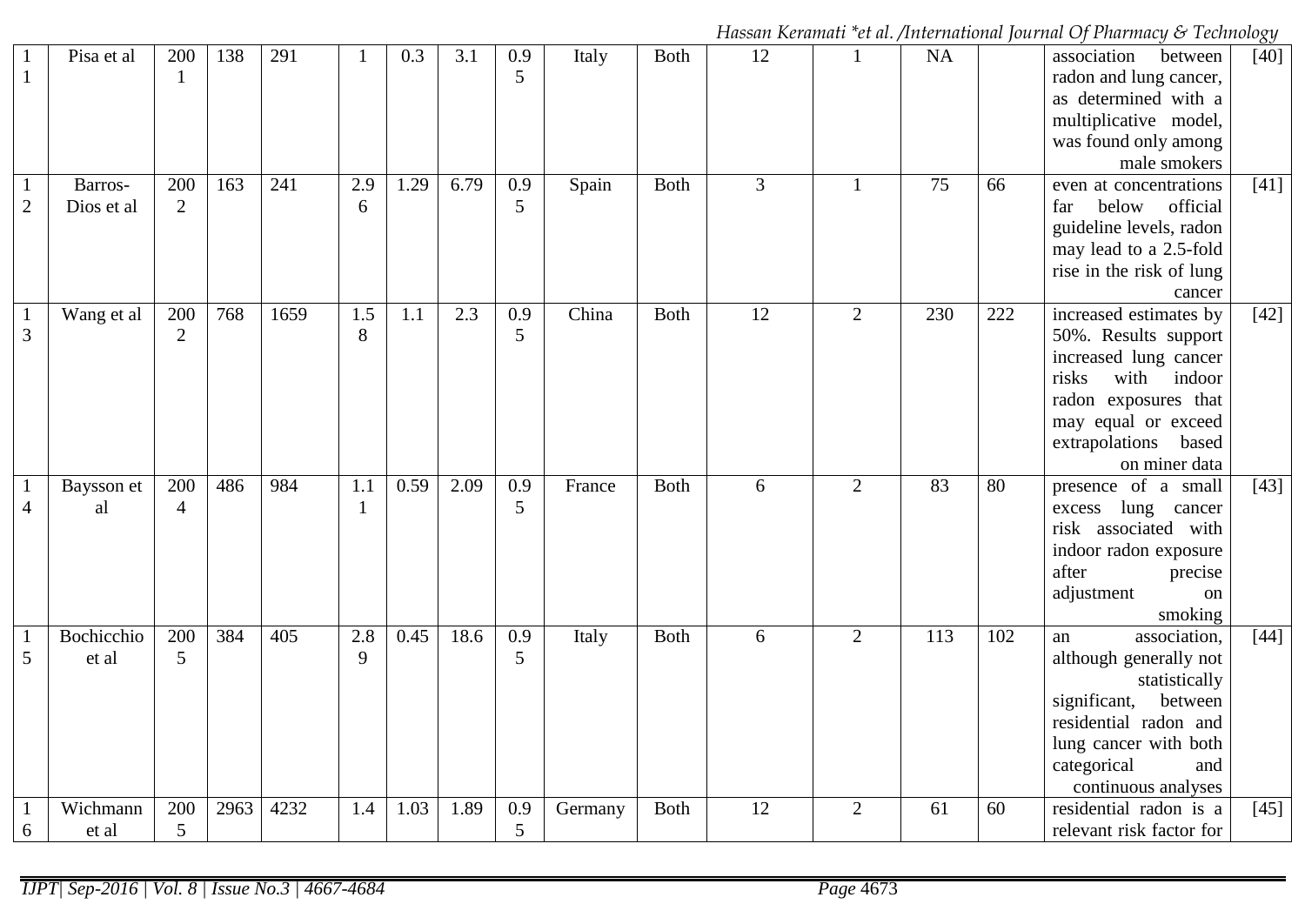*Hassan Keramati \*et al. /International Journal Of Pharmacy & Technology* 

|                                  |                        |                       |                  |                  |              |      |           |                       |                         |             |                 |                |     |    | lung cancer                                                                                                                                                                                                                       |        |
|----------------------------------|------------------------|-----------------------|------------------|------------------|--------------|------|-----------|-----------------------|-------------------------|-------------|-----------------|----------------|-----|----|-----------------------------------------------------------------------------------------------------------------------------------------------------------------------------------------------------------------------------------|--------|
| $\mathbf{1}$<br>$\overline{7}$   | Sandler et<br>al       | 200<br>6              | 1474             | 1911             | $\mathbf{1}$ | 0.93 | 1.07      | 0.9<br>5              | United<br><b>States</b> | <b>Both</b> | 12              | $\overline{2}$ | 40  | 45 | evidence of an<br>no<br>increased risk for lung<br>cancer at the exposure<br>levels observed                                                                                                                                      | $[46]$ |
| $\mathbf{1}$<br>8                | Thompson<br>et al      | 200<br>8              | 200              | 397              | 2.5          | 0.47 | 13.4<br>6 | 0.9<br>5              | United<br><b>States</b> | <b>Both</b> | 12              | $\overline{2}$ | 68  | 66 | in comparison to high-<br>school dropouts have<br>a significant reduction<br>in cancer risk after<br>controlling<br>for<br>smoking,<br>of<br>years<br>residency,<br>and<br>job<br>exposures                                       | $[47]$ |
| $\mathbf{1}$<br>9                | Wilcox et<br>al        | 200<br>8              | $\overline{561}$ | 740              | 0.7<br>6     | 0.36 | 1.61      | 0.9<br>5              | United<br><b>States</b> | <b>Both</b> | $\overline{12}$ | 1              | 46  | 46 | with<br>consistent<br>an<br>earlier<br>population-<br>based study of radon<br>and<br>lung<br>cancer<br>among New<br>Jersey<br>women, and with the<br>North<br>American<br>pooling<br>of<br>case<br>control radon seven<br>studies | $[48]$ |
| $\mathbf{2}$<br>$\boldsymbol{0}$ | Barros-<br>Dios et al  | 201<br>$\overline{2}$ | 349              | $\overline{513}$ | 2.2<br>1     | 1.33 | 3.69      | $\overline{0.9}$<br>5 | Spain                   | <b>Both</b> | $3 - 6$         | $\mathbf{1}$   | NA  |    | airborne radon even at<br>low<br>concentrations<br>risk<br><sub>of</sub><br>a<br>poses<br>developing<br>lung<br>cancer, with tobacco<br>habit<br>increasing<br>considerably this risk                                             | $[49]$ |
| $\sqrt{2}$<br>$\mathbf{1}$       | Torres-<br>Durán et al | 201<br>5              | 192              | 329              | 2.1<br>9     | 1.44 | 3.33      | 0.9<br>5              | Spain                   | <b>Both</b> | $\overline{3}$  | 1              | 200 |    | An<br>association<br>residential<br>between<br>radon<br>and<br>exposure<br>environmental tobacco<br>smoke on the risk of<br>lung cancer might                                                                                     | $[50]$ |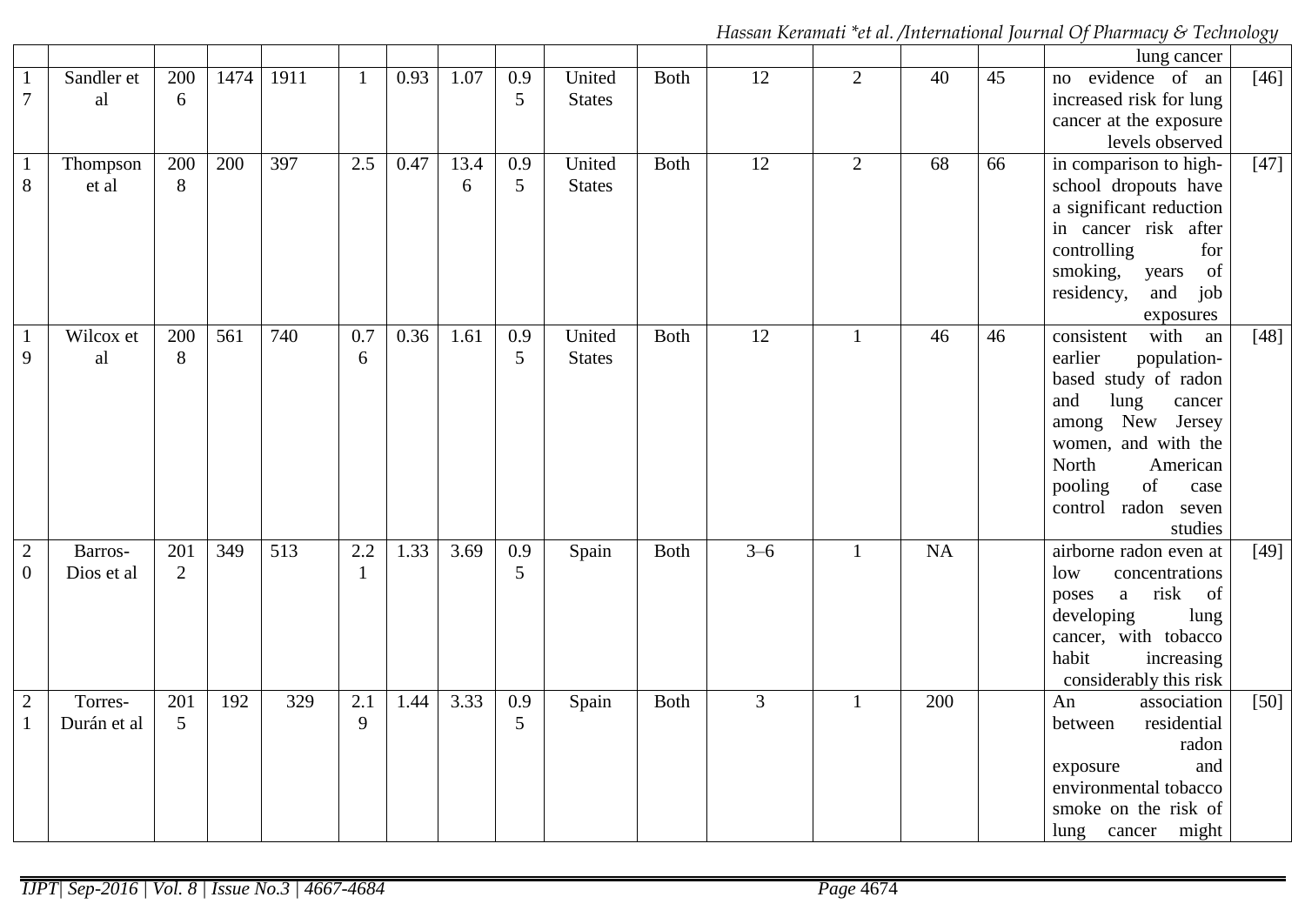*Hassan Keramati \*et al. /International Journal Of Pharmacy & Technology* 

|                                  |                   |                       |      |      |                       |      |      |          |                         |             |    |                |      |      | exist                                                                                                                                                                                                                                            |        |
|----------------------------------|-------------------|-----------------------|------|------|-----------------------|------|------|----------|-------------------------|-------------|----|----------------|------|------|--------------------------------------------------------------------------------------------------------------------------------------------------------------------------------------------------------------------------------------------------|--------|
| $\frac{2}{2}$                    | Hystad et al      | 201<br>$\overline{4}$ | 2390 | 3507 | 1.1<br>$\sqrt{2}$     | 1.02 | 1.22 | 0.9<br>5 | United<br><b>States</b> | <b>Both</b> | 3  |                | 81.3 | 78.6 | radon is an important<br>risk factor for lung<br>cancer and that risks<br>unevenly<br>are<br>distributed<br>across Canada                                                                                                                        | $[51]$ |
| $\overline{2}$<br>3              | Krewski et<br>al  | 200<br>6              | 4081 | 5281 | 1.3<br>$\overline{7}$ | 0.91 | 2.06 | 0.9<br>5 | Canada                  | <b>Both</b> | 12 |                | 55.4 | 58.1 | association<br>an<br>residential<br>between<br>radon and lung cancer<br>risk,<br>finding<br>$\mathbf{a}$<br>predicted<br>by<br>extrapolation<br>of<br>results<br>from<br>studies<br>occupational<br>radon-<br>of<br>exposedunderground<br>miners | $[52]$ |
| $\overline{2}$<br>$\overline{4}$ | Alavanja et<br>al | 199<br>9              | 512  | 553  | 3.3<br>3              | 1.5  | 7.5  | 0.9<br>5 | United<br><b>States</b> | Femal<br>e  | 60 | $\overline{2}$ | 148  |      | exposure to domestic<br>levels of radon was<br>convincingly<br>not<br>associated with lung<br>risk<br>among<br>cancer<br>nonsmoking<br>women<br>in Missouri.                                                                                     | $[53]$ |
|                                  |                   |                       |      |      |                       |      |      |          |                         |             |    |                |      |      | These 24 studies generally had 50784 participants (20138 cases and 30646 controls). The measurement period was between 3 to 12 months. The mean concentration of                                                                                 |        |

Radon the cases were exposed was  $103.4\pm54$  and  $80.3\pm44$  Bq/m<sup>3</sup>. According to NOS qualitative evaluation criteria, the studies by Bochicchio et al. and Wilcox et al. (2) studies) obtained the low score and 22 other studies obtained high score (Table2).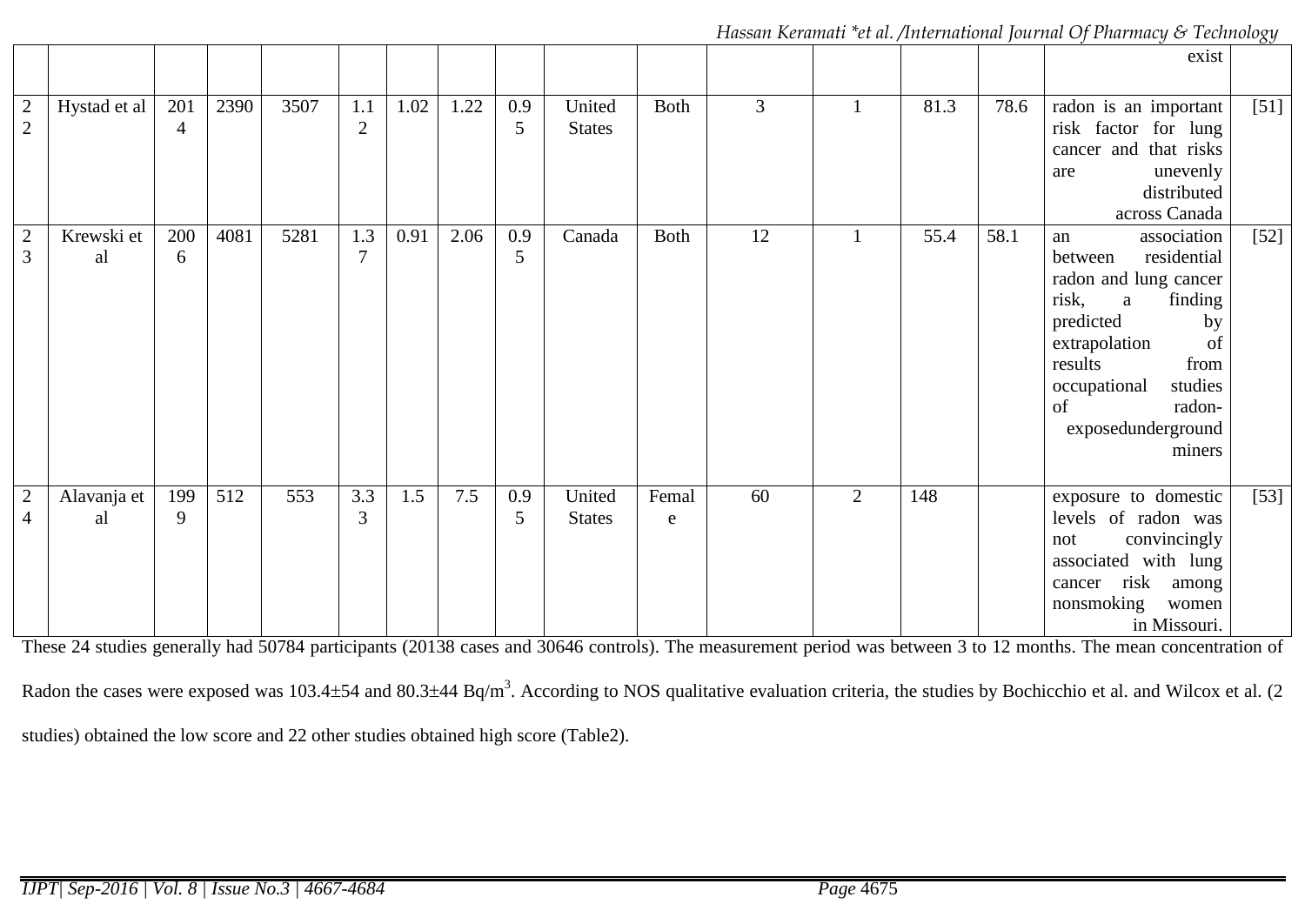|              |              |              |                |                  | Table-2. Score cohort studies base on Newcastle-Ottawa Scale system. |                  |                  |                  |                |
|--------------|--------------|--------------|----------------|------------------|----------------------------------------------------------------------|------------------|------------------|------------------|----------------|
|              |              | Selection    |                |                  | Comparabi                                                            |                  | Exposure         |                  |                |
|              |              | (score)      |                |                  | lity (score)                                                         |                  | (score)          |                  |                |
| Study        | Adequa       | Represent    | Selecti        | Definit          | Control for                                                          | Ascertain        | Same Method      | Non              | Tota           |
|              | te           | ativeness    | on             | ion              | Important                                                            | ment             | of               | resp             | 1              |
|              | Definiti     | of Patient   | of             | of               | Factor or                                                            | of               | Ascertainment    | onse             | Scor           |
|              | on of        | Cases        | Contr          | Contro           | Additional                                                           | Exposure         | for Participants | Rate             | $e^+$          |
|              | Patient      |              | ols            | $\log$           | Factor                                                               | (blinding)       |                  | $\ast$           |                |
|              | Cases        |              |                |                  |                                                                      |                  |                  |                  |                |
| Blot et al   | $\mathbf{1}$ | $\mathbf{1}$ | $\mathbf{1}$   | $\boldsymbol{0}$ | $\mathbf{1}$                                                         | $\mathbf{1}$     | $\mathbf{1}$     | $\mathbf{1}$     | $\tau$         |
| Schoenberg   | $\mathbf{1}$ | $\mathbf{1}$ | $\mathbf{1}$   | $\overline{0}$   | $\overline{2}$                                                       | $\mathbf{1}$     | $\mathbf{1}$     | $\overline{0}$   | $\overline{7}$ |
| et al        |              |              |                |                  |                                                                      |                  |                  |                  |                |
|              | $\mathbf{1}$ | $\mathbf{1}$ | $\mathbf{1}$   | $\boldsymbol{0}$ | $\mathbf{1}$                                                         | $\mathbf{1}$     | $\mathbf{1}$     | $\mathbf{1}$     | 7              |
| Pershagen    |              |              |                |                  |                                                                      |                  |                  |                  |                |
| et al        |              |              |                |                  | $\overline{2}$                                                       |                  |                  |                  | $\overline{7}$ |
| Létourneau   | $\mathbf{1}$ | $\mathbf{1}$ | $\mathbf{1}$   | $\boldsymbol{0}$ |                                                                      | $\mathbf{1}$     | $\mathbf{1}$     | $\boldsymbol{0}$ |                |
| et al        |              |              |                |                  |                                                                      |                  |                  |                  |                |
| Pershagen    | $\mathbf{1}$ | $\mathbf{1}$ | $\mathbf{1}$   | $\overline{0}$   | $\overline{2}$                                                       | $\mathbf{1}$     | $\mathbf{1}$     | $\mathbf{0}$     | $\overline{7}$ |
| et al        |              |              |                |                  |                                                                      |                  |                  |                  |                |
| Auvinen et   | $\mathbf{1}$ | $\mathbf{1}$ | $\mathbf{1}$   | $\boldsymbol{0}$ | $\overline{2}$                                                       | $\mathbf{1}$     | $\mathbf{1}$     | $\mathbf{1}$     | $8\,$          |
| al           |              |              |                |                  |                                                                      |                  |                  |                  |                |
| Ruosteenoj   | $\mathbf{1}$ | $\mathbf{1}$ | $\mathbf{1}$   | $\mathbf{1}$     | $\overline{2}$                                                       | $\boldsymbol{0}$ | $\mathbf{1}$     | $\mathbf{1}$     | 8              |
| a et al      |              |              |                |                  |                                                                      |                  |                  |                  |                |
| Darby et al  | $\mathbf{1}$ | $\mathbf{1}$ | $\mathbf{1}$   | $\mathbf 1$      | $\overline{2}$                                                       | $\boldsymbol{0}$ | $\mathbf{1}$     | $\boldsymbol{0}$ | $\overline{7}$ |
| Alavanja et  | $\mathbf{1}$ | $\mathbf{1}$ | $\mathbf{1}$   | $\mathbf{1}$     | $\overline{2}$                                                       | $\mathbf{1}$     | $\mathbf{1}$     | $\mathbf{1}$     | 9              |
| al           |              |              |                |                  |                                                                      |                  |                  |                  |                |
| Field et al  | $\mathbf{1}$ | $\mathbf{1}$ | $\mathbf{1}$   | $\boldsymbol{0}$ | $\sqrt{2}$                                                           | $\boldsymbol{0}$ | $\mathbf{1}$     | $\boldsymbol{0}$ | 6              |
| Pisa et al   | $\mathbf{1}$ | $\mathbf{1}$ | $\mathbf{1}$   | $\mathbf{1}$     | $\overline{2}$                                                       | $\boldsymbol{0}$ | $\mathbf{1}$     | $\boldsymbol{0}$ | $\overline{7}$ |
| Barros-      | $\mathbf{1}$ | $\mathbf{1}$ | $\mathbf{1}$   | $\mathbf{1}$     | $\overline{2}$                                                       | $\overline{0}$   | $\mathbf{1}$     | $\overline{0}$   | $\overline{7}$ |
| Dios et al   |              |              |                |                  |                                                                      |                  |                  |                  |                |
| Wang et al   | $\mathbf{1}$ | $\mathbf{1}$ | $\mathbf{1}$   | $\mathbf{1}$     | $\mathbf{2}$                                                         | $\mathbf 1$      | $\mathbf{1}$     | $\boldsymbol{0}$ | $8\,$          |
| Baysson et   | $\mathbf{1}$ | $\mathbf{1}$ | $\mathbf{1}$   | $\mathbf{1}$     | $\mathbf{1}$                                                         | $\mathbf{1}$     | $\mathbf{1}$     | $\overline{0}$   | $\overline{7}$ |
| al           |              |              |                |                  |                                                                      |                  |                  |                  |                |
| Bochicchio   | $\mathbf{1}$ | $\mathbf{1}$ | $\overline{0}$ | $\mathbf{1}$     | $\mathbf{1}$                                                         | $\mathbf{1}$     | $\mathbf{1}$     | $\overline{0}$   | 6              |
| et al        |              |              |                |                  |                                                                      |                  |                  |                  |                |
| Wichmann     | $\mathbf{1}$ | $\mathbf{1}$ | $\mathbf{1}$   | $\mathbf{1}$     | $\overline{2}$                                                       | $\mathbf{1}$     | $\mathbf{1}$     | $\mathbf{0}$     | 8              |
| et al        |              |              |                |                  |                                                                      |                  |                  |                  |                |
| Sandler et   | $\mathbf{1}$ | $\mathbf{1}$ | $\mathbf{1}$   | $\mathbf{1}$     | $\overline{2}$                                                       | $\mathbf{1}$     | $\mathbf{1}$     | $\overline{0}$   | 8              |
| al           |              |              |                |                  |                                                                      |                  |                  |                  |                |
| Thompson     | $\mathbf{1}$ | $\mathbf{1}$ | $\mathbf{1}$   | $\mathbf{1}$     | $\mathbf{1}$                                                         | $\mathbf{1}$     | $\mathbf{1}$     | $\overline{0}$   | $\overline{7}$ |
| et al        |              |              |                |                  |                                                                      |                  |                  |                  |                |
| Wilcox et    | $\mathbf{1}$ | $\mathbf{1}$ | $\mathbf{0}$   | $\mathbf{1}$     | $\mathbf{1}$                                                         | $\mathbf{1}$     | $\mathbf{1}$     | $\mathbf{0}$     | 6              |
| al           |              |              |                |                  |                                                                      |                  |                  |                  |                |
| Barros-      | $\mathbf{1}$ | $\mathbf{1}$ | $\mathbf{1}$   | $\mathbf{1}$     | $\mathbf{1}$                                                         | $\mathbf{1}$     | $\mathbf{1}$     | $\mathbf{0}$     | $\overline{7}$ |
| Dios et al   |              |              |                |                  |                                                                      |                  |                  |                  |                |
|              |              |              |                |                  |                                                                      |                  |                  |                  |                |
| Torres-      | $\mathbf{1}$ | $\mathbf{1}$ | $\mathbf{1}$   | $\mathbf{1}$     | $\overline{2}$                                                       | $\mathbf{1}$     | $\mathbf{1}$     | $\mathbf{1}$     | 9              |
| Durán et al  |              |              |                |                  |                                                                      |                  |                  |                  |                |
| Hystad et al | $\mathbf{1}$ | $\mathbf{1}$ | $\mathbf{1}$   | $\mathbf{1}$     | $\mathbf{1}$                                                         | $\mathbf{1}$     | $\mathbf{1}$     | $\mathbf{0}$     | $\overline{7}$ |
| Krewski et   | $\mathbf{1}$ | $\mathbf{1}$ | $\mathbf{1}$   | $\mathbf{1}$     | $\overline{2}$                                                       | $\mathbf{1}$     | $\mathbf{1}$     | $\theta$         | 8              |
| al           |              |              |                |                  |                                                                      |                  |                  |                  |                |
| Alavanja et  | $\mathbf{1}$ | $\mathbf{1}$ | $\mathbf{1}$   | $\mathbf{1}$     | $\overline{2}$                                                       | $\mathbf{1}$     | $\mathbf{1}$     | $\mathbf{0}$     | 8              |
| al           |              |              |                |                  |                                                                      |                  |                  |                  |                |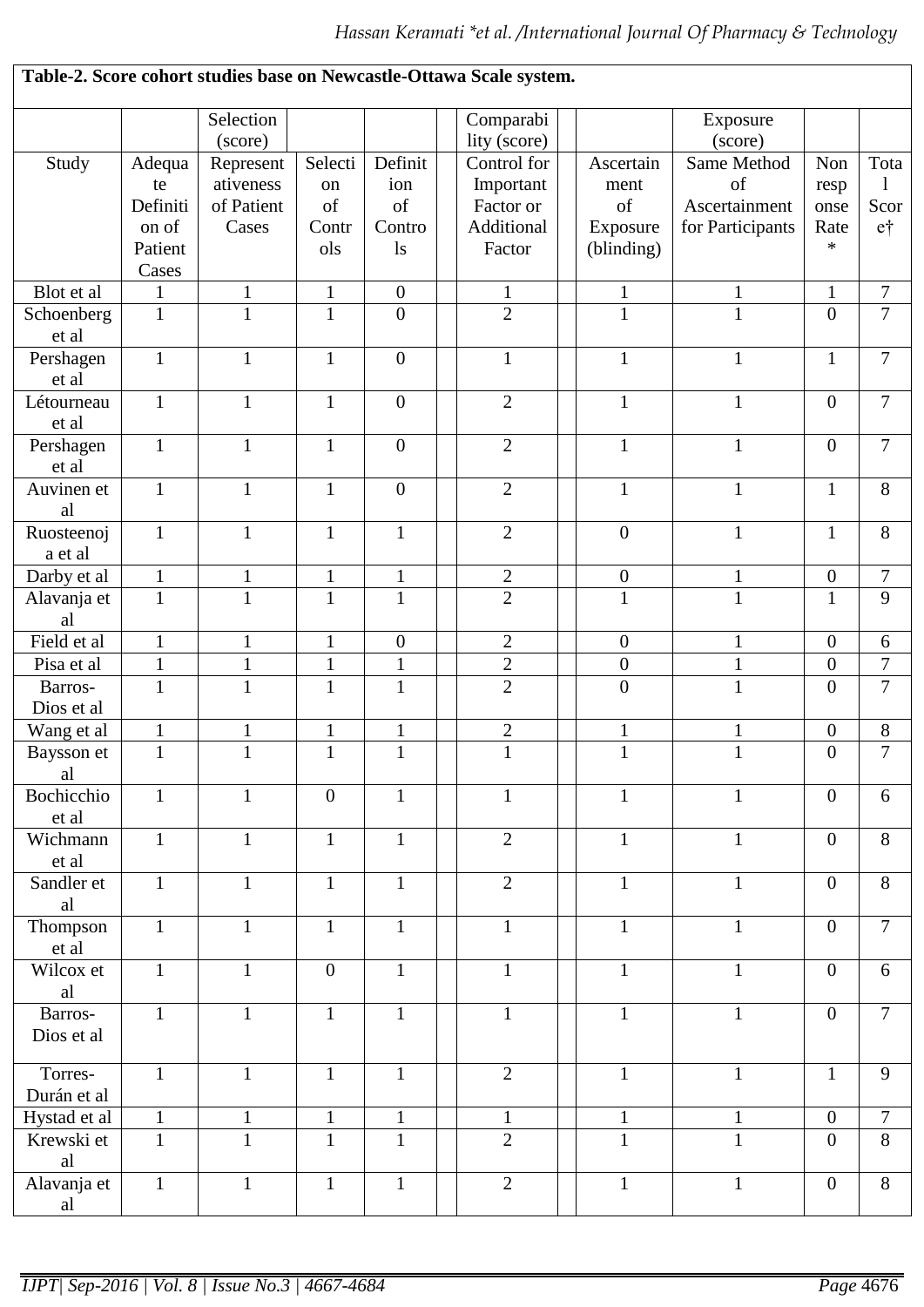#### **3.3. Meta-analysis of the studies**

The heterogeneity of the studies was high  $(I^2=65\%$  , p=<0.001), so, the model Random Effect was used for metaanalysis. The meta-analysis of 24 studies showed that there is a significant relationship between the exposure to air radon and the risk of lung cancer ( $OR=1.46$ ,  $95\% CI(1.23-1.72)$ , P value $<0.001$ ) (Figure2). The data of the studies performed in 10 countries was meta-analyzed. The highest and lowest risk of lung cancer caused by exposure to radon were related to China (OR=0.91, 95%CI(0.48-1.75)) and France (OR=2.81, 95%CI(0.41-20.16)). Most studies were done in the United States, the results showed that exposure to radon increases the risk of lung cancer by 71% significantly (Figure 2).

| <b>Group by</b>      | <b>Study name</b>                     |       |                                  |              | <b>Statistics for each study</b> |       |
|----------------------|---------------------------------------|-------|----------------------------------|--------------|----------------------------------|-------|
| <b>Counties</b>      |                                       |       |                                  |              |                                  |       |
|                      |                                       | ratio | <b>Odds Lower Upper</b><br>limit |              | limit Z-Value p-Value            |       |
|                      |                                       |       |                                  |              |                                  |       |
| Canada               | Létourneau et al                      | 0.770 | 0.341                            | 1.737        | $-0.630$                         | 0.529 |
| Canada               | Alavanja et al                        | 1.600 | 0.992                            | 2.580        | 1.928                            | 0.054 |
| Canada               |                                       | 1.233 | 0.684                            | 2.221        | 0.696                            | 0.486 |
| China                | Blot et al                            | 0.700 | 0.303                            | 1.617        | $-0.835$                         | 0.404 |
| China                | Baysson et al                         | 1.110 | 0.590                            | 2.089        | 0.323                            | 0.746 |
| China                |                                       | 0.918 | 0.481                            | 1.751        | $-0.261$                         | 0.794 |
| Finland              | Auvinen et al                         | 1.150 | 0.688                            | 1.923        | 0.533                            | 0.594 |
| Finland              | Ruosteenoja et al                     | 1.500 | 0.788                            | 2.856        | 1.234                            | 0.217 |
| Finland              |                                       | 1.293 | 0.734                            | 2.279        | 0.890                            | 0.373 |
| France               | Bochicchio et al                      | 2.890 |                                  | 0.450 18.580 | 1.118                            | 0.264 |
| France               |                                       | 2.890 |                                  | 0.414 20.163 | 1.071                            | 0.284 |
| Germany              | Sandler et al                         | 1.000 | 0.932                            | 1.073        | 0.000                            | 1.000 |
| Germany              |                                       | 1.000 | 0.570                            | 1.754        | 0.000                            | 1.000 |
| Italy                | Barros-Dios et al                     | 2.960 | 1.290                            | 6.791        | 2.561                            | 0.010 |
| Italy                | Wichmann et al                        | 1.400 | 1.034                            | 1.896        | 2.173                            | 0.030 |
| Italy                |                                       | 1.736 | 1.016                            | 2.967        | 2.017                            | 0.044 |
| Spain                | Wang et al                            | 1.580 | 1.093                            | 2.285        | 2.431                            | 0.015 |
| Spain                | Torres-Durán et al 2.190              |       | 1.440                            | 3.330        | 3.665                            | 0.000 |
|                      |                                       | 1.120 | 1.024                            | 1.225        | 2.481                            | 0.013 |
| Spain                | Hystad et al                          |       |                                  |              |                                  |       |
| Spain                |                                       | 1.496 | 1.036                            | 2.159        | 2.150                            | 0.032 |
| Sweden               | Pershagen et al                       | 1.700 | 0.998                            | 2.895        | 1.954                            | 0.051 |
| Sweden               | Pershagen et al                       | 1.800 | 1.109                            | 2.923        | 2.377                            | 0.017 |
| Sweden               |                                       | 1.751 | 1.027                            | 2.986        | 2.059                            | 0.039 |
| United Kingdom       | Darby et al                           | 1.790 | 0.740                            | 4.330        | 1.292                            | 0.196 |
| United Kingdom       |                                       | 1.790 | 0.630                            | 5.088        | 1.092                            | 0.275 |
| <b>United States</b> | Schoenberg et al                      | 4.200 | 0.999                            | 17.658       | 1.959                            | 0.050 |
| <b>United States</b> | Alavanja et al                        | 3.330 | 1.489                            | 7.446        | 2.930                            | 0.003 |
| <b>United States</b> | Field et al                           | 1.790 | 0.986                            | 3.248        | 1.915                            | 0.055 |
| <b>United States</b> | Pisa et al                            | 1.000 | 0.311                            | 3.215        | 0.000                            | 1.000 |
| <b>United States</b> | Thompson et al                        | 2.500 |                                  | 0.467 13.379 | 1.071                            | 0.284 |
| <b>United States</b> | Wilcox et al                          | 0.760 | 0.359                            | 1.607        | $-0.718$                         | 0.473 |
| <b>United States</b> | Barros-Dios et al                     | 2.210 | 1.327                            | 3.681        | 3.046                            | 0.002 |
| <b>United States</b> | Krewski et al                         | 1.370 | 0.911                            | 2.061        | 1.510                            | 0.131 |
| <b>United States</b> |                                       | 1.710 | 1.222                            | 2.392        | 3.131                            | 0.002 |
| Overall              |                                       | 1.461 | 1.236                            | 1.725        | 4.457                            | 0.000 |
|                      | Overall; $I^2 = 65\%$ , p value<0.001 |       |                                  |              |                                  |       |

**Figure 2. Forest plot of meta-analysis on radon exposure and lung cancer in the countries.**

The risk of lung cancer in the studies performed on both gender  $(OR=1.38,95\% CI(1.19-1.61)$ , Pvalue $<0.001$ ) was reported less than one in the studies performed on women  $(OR=1.69,95\% CI(1.18-2.42), Pvalue=0.004)$  and men (OR=1.5,95%CI(0.71-3.19), P value=0.29) separately (Figure3). Reverse funnel showed that there is no error propagation but Egger's test (Beta:1.43, 95%(0.7-2.12)) showed that there is a significant error propagation between the studies on the exposure to radon and lung cancer (p value  $< 0.001$ ) (Figure 4).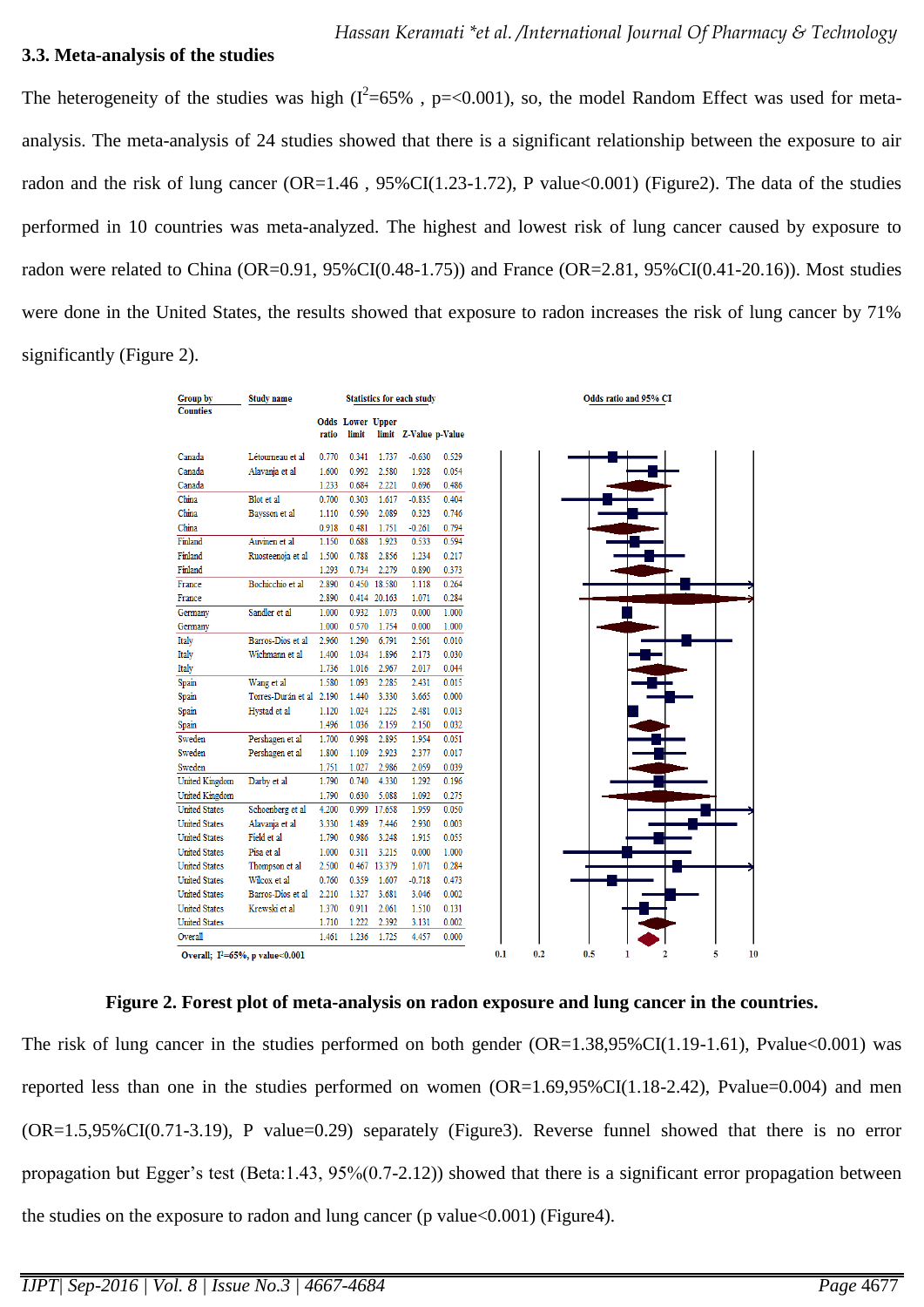|                                       |                         |      |      |                      | <b>OddsLowerUpper</b> |         | ratio limit limit Z-Valup-Value |     |  |     |     |  |  |
|---------------------------------------|-------------------------|------|------|----------------------|-----------------------|---------|---------------------------------|-----|--|-----|-----|--|--|
| <b>Both</b>                           | Létourneau et al        | 1994 |      |                      | 0.77 0.34 1.74        |         | $-0.63$ 0.529                   |     |  |     |     |  |  |
| <b>Both</b>                           | Pershagen et al         | 1994 |      | 1.80 1.11 2.92       |                       | 2.38    | 0.017                           |     |  |     |     |  |  |
| <b>Both</b>                           | Auvinen et al           | 1996 |      | 1.15 0.69 1.92       |                       | 0.53    | 0.594                           |     |  |     |     |  |  |
| <b>Both</b>                           | Darby et al             | 1998 |      | 1.79 0.74 4.33       |                       | 1.29    | 0.196                           |     |  |     |     |  |  |
| <b>Both</b>                           | Barros-Dios et al       | 2001 |      | 2.96 1.29 6.79       |                       | 2.56    | 0.010                           |     |  |     |     |  |  |
| <b>Both</b>                           | Wang et al              | 2002 | 1.58 | 1.09                 | 2.28                  | 2.43    | 0.015                           |     |  |     |     |  |  |
| <b>Both</b>                           | Baysson et al           | 2002 |      | 1.11 0.59 2.09       |                       | 0.32    | 0.746                           |     |  |     |     |  |  |
| <b>Both</b>                           | Bochicchio et al        | 2004 |      |                      | 2.89 0.45 18.58       | 1.12    | 0.264                           |     |  |     |     |  |  |
| <b>Both</b>                           | Wichmann et al          | 2005 |      | 1.40 1.03 1.90       |                       | 2.17    | 0.030                           |     |  |     |     |  |  |
| <b>Both</b>                           | Sandler et al           | 2005 | 1.00 | 0.93 1.07            |                       | 0.00    | 1.000                           |     |  |     |     |  |  |
| <b>Both</b>                           | Thompson et al          | 2006 |      |                      | 2.50 0.47 13.38       | 1.07    | 0.284                           |     |  |     |     |  |  |
| <b>Both</b>                           | Wilcox et al            | 2008 |      | $0.76$ $0.36$ $1.61$ |                       | $-0.72$ | 0.473                           |     |  |     |     |  |  |
| <b>Both</b>                           | Barros-Dios et al       | 2008 |      | 2.21 1.33 3.68       |                       | 3.05    | 0.002                           |     |  |     |     |  |  |
| <b>Both</b>                           | Torres-Durán et al 2012 |      |      | 2.19 1.44 3.33       |                       | 3.67    | 0.000                           |     |  |     |     |  |  |
| <b>Both</b>                           | Hystad et al            | 2015 |      | 1.12 1.02            | 1.22                  | 2.48    | 0.013                           |     |  |     |     |  |  |
| <b>Both</b>                           | Krewski et al           | 2014 |      | 1.37 0.91 2.06       |                       | 1.51    | 0.131                           |     |  |     |     |  |  |
| <b>Both</b>                           | Alavanja et al          | 2006 | 1.60 | $0.99$ 2.58          |                       | 1.93    | 0.054                           |     |  |     |     |  |  |
| <b>Both</b>                           |                         |      |      | 1.38 1.19 1.61       |                       | 4.17    | 0.000                           |     |  |     |     |  |  |
| Female                                | Blot et al.             | 1990 | 0.70 | 0.30                 | 1.62                  | $-0.84$ | 0.404                           |     |  |     |     |  |  |
| Female                                | Schoenberg et al        | 1990 | 4.20 |                      | 1.00 17.66            | 1.96    | 0.050                           |     |  |     |     |  |  |
| Female                                | Pershagen et al         | 1992 | 1.70 | 1.00                 | 2.89                  | 1.95    | 0.051                           |     |  |     |     |  |  |
| Female                                | Alavanja et al          | 1994 | 3.33 | 1.49 7.45            |                       | 2.93    | 0.003                           |     |  |     |     |  |  |
| Female                                | Field et al             | 1999 |      | 1.79 0.99            | 3.25                  | 1.91    | 0.055                           |     |  |     |     |  |  |
| Female                                | Pisa et al              | 2000 | 1.00 | $0.31$ 3.21          |                       | 0.00    | 1.000                           |     |  |     |     |  |  |
| Female                                |                         |      | 1.69 | 1.18 2.42            |                       | 2.88    | 0.004                           |     |  |     |     |  |  |
| Male                                  | Ruosteenoja et al 1996  |      |      | 1.50 0.79 2.86       |                       | 1.23    | 0.217                           |     |  |     |     |  |  |
| Male                                  |                         |      |      | 1.50 0.71 3.19       |                       | 1.06    | 0.291                           |     |  |     |     |  |  |
| Overall                               |                         |      |      | 1.43 1.24            | 1.63                  | 5.07    | 0.000                           |     |  |     |     |  |  |
| Overall; $I^2 = 65\%$ , p value<0.001 |                         |      |      |                      |                       |         |                                 | 0.1 |  | 0.2 | 0.5 |  |  |
| Both; $I^2 = 67\%$ , p value<0.001    |                         |      |      |                      |                       |         |                                 |     |  |     |     |  |  |

Female;  $I^2=46\%$ , p value=0.096

Male:  $I^2=0$ , p value=1

 $\frac{Group\;by}{Sum}$ 

**Study name** 

**Figure 3. Forest plot of meta-analysis on radon exposure and lung cancer in groups sex.**



**Figure 4. Funnel plot of the studies included in the meta-analysis.**

#### **4. Discussion**

This systemic and meta-analysis study was performed to update the relationship between the exposure to radon and the risk of lung cancer by 2015. The results show that the exposure to radon increases the risk of lung cancer by 46%. No significant relationship was observed between the concentration of radon and the risk of lung cancer. In the

studies by Schoenberg et al., Bochicchio et al., Barros-Dios et al. and Alavanja et al. that the risk of lung cancer was

reported high, the mean concentrations of radon were not more than ones in other studies [31,41,44,53].

The risk of lung cancer was more in the control groups which exposed to less radon. In 65% of the studies, the concentration of radon was more than the standard of EPA  $(148Bq/m<sup>3</sup>)$  [54] and in 35% of them, it was more than the

 $\overline{10}$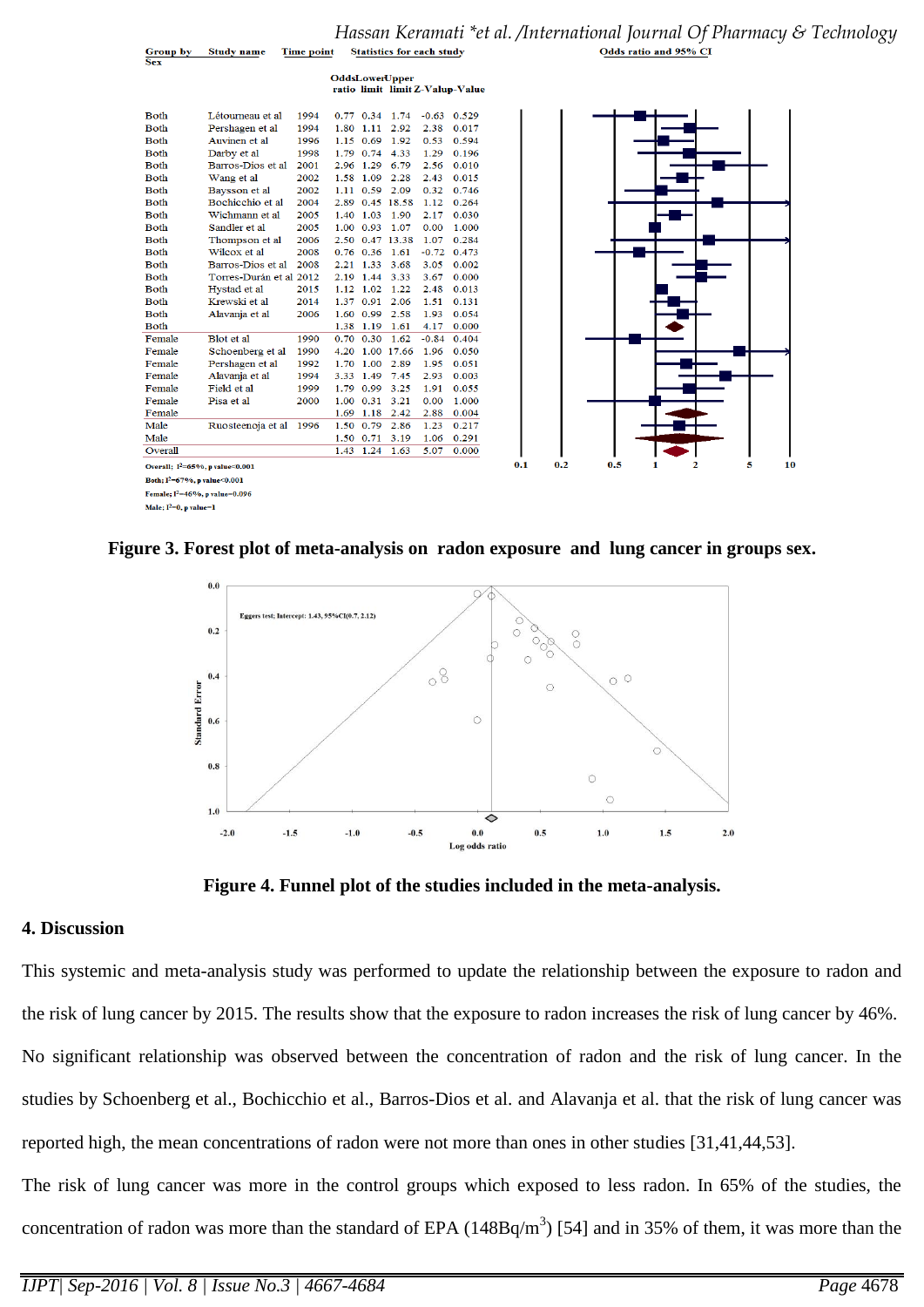#### *Hassan Keramati \*et al. /International Journal Of Pharmacy & Technology*

Europe standard (200 Bq/m<sup>3</sup>) [55]. The study of Sheen et al. showed that for every 100 increased lung cancer risk, the risk of lung cancer increases in non-smoker subgroups by 4 to 28 % [36]. So, the risk of lung cancer caused by the expose to radon increases. In addition to radon, other variables such as occupational expose (asbestos and so on) or smoking can be examined. For every increase of 100 lung cancer risk 4 to 28 percent increased risk of lung cancer in non-smokers subgroups increases [56]. The risk of lung cancer caused by exposure to radon increases. In addition to intervening variables such as radon exposure (asbestos, etc.) or smoking can be examined. Although radon concentration is a risk factor for lung cancer, but there are a few studies on the effects of radon on non-smoker groups.

Systemic review study by Torres-Durán et al. showed that the risk of lung cancer caused by the exposure to radon is high in non-smokers [57]. Another study by Torres-Durán et al. showed that that the risk of lung cancer caused by the exposure to radon in non-smokers is higher than it in smokers [50].

On the other hand, the study by Lo et al. and also the study by Kreuzer et al. showed that 78.2% and 79.9% of the cancers among women is lung cancer [58,59]. As shown in figure3, the risk of lung cancer in subgroup of women and the subgroup of both genders (men and women) significantly increased with the expose to radon but in the study by Ruosteenoj et al., no increased risk of lung cancer was reported [36]. Of course, it is needed to study on men in terms this issue particularly to precisely conclude about the different effect of radon on men and women. On the other hand, the risk of lung cancer from radon in drinking water was not investigated in the studies. Radon in drinking water can increase the risk of lung cancer in addition to the risk of gastric cancer [23,60].

#### **Limitations of the study**

Although the results of this study show the relationship between the exposure to radon and the risk of lung cancer, but, there are some limitation in this studies as follows: excluding the study by Cohort, language limitation (except English and Persian), excluding the studies which used the blinding method, the studies are not classified to residential and occupational subgroups and the subgroups of smokers and non-smokers, excluding the studies which didn't match the variables such as the study by Aune et al. and Jin et al [61,62], the concentration of radon was not mentioned in some studies such as the study by Schoenberg et al., relatively high heterogeneity due to differences in research methods and the classification of radon concentration. On the other hand, the latency period of lung cancer caused by exposure to radon is 5 to 25 years and there was no previous information from the residents in many studies [63]. Also, some studies used thegeographical information to estimate the radon concentration [64].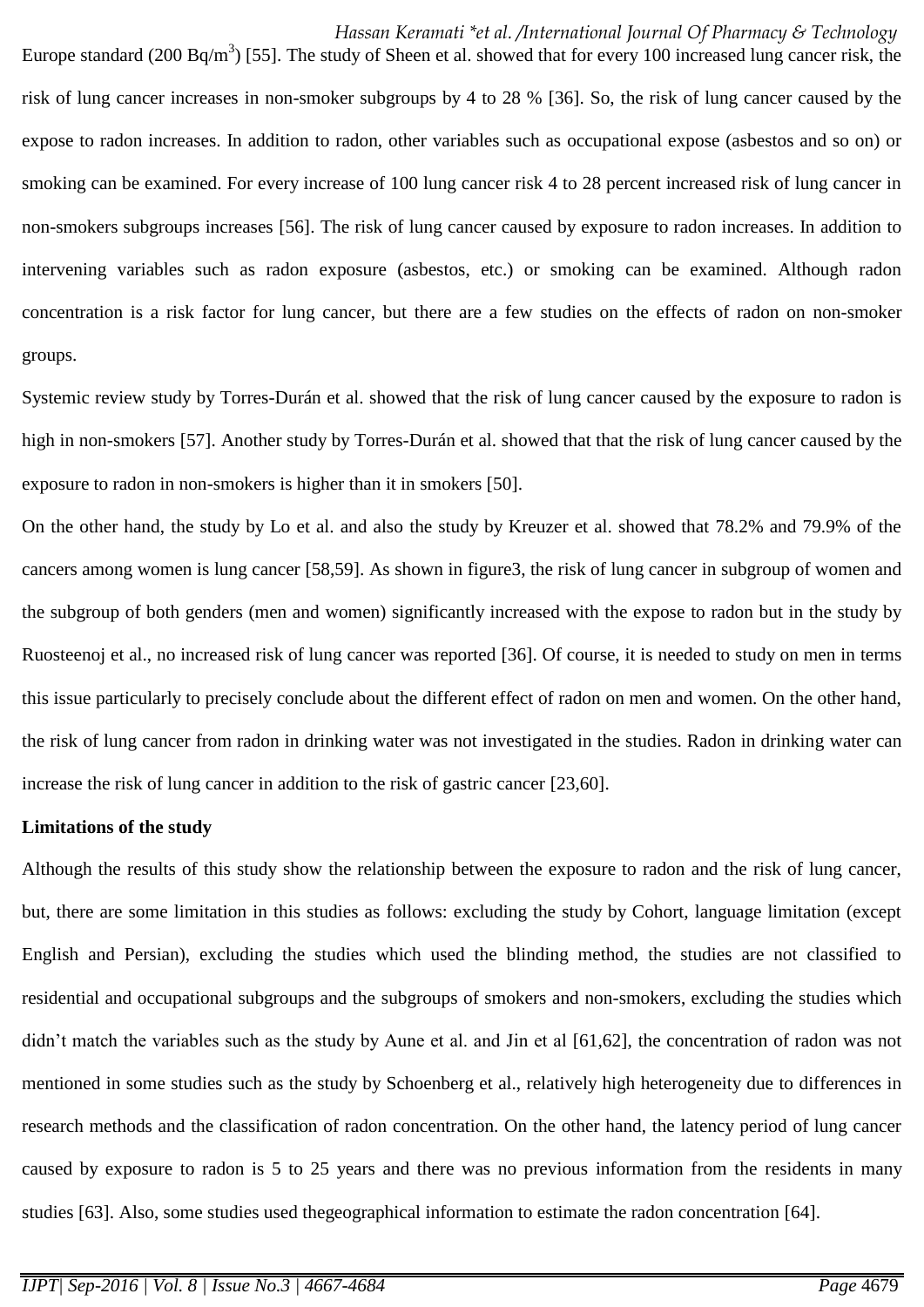## **5. Conclusion**

The results of a systematic review and meta-analysis of 24 case-control studies on the radon and risk of lung cancer by 2015 showed that the exposure to radon increases the risk of lung cancer significantly (p value <0.001).

## **6. References**

- 1. Cohen, B.S., et al., Deposition of charged particles on lung airways. Health Physics, 1998. 74(5): p. 554-560.
- 2. Cothern, C.R. and J.E. Smith, Environmental radon. Vol. 35. 1987: Springer.
- 3. Fakhri, Y., et al., Effective Dose Radon 222 of the Tap Water in Children and Adults People; Minab City, Iran. Global journal of health science, 2015. 8(4): p. 234.
- 4. Fakhri, Y., et al., Effective Dose of Radon 222 Bottled Water in Different Age Groups Humans: Bandar Abbas City, Iran. Global journal of health science, 2015. 8(2): p. 64.
- 5. Kávási, N., et al., Estimation of effective doses to cavers based on radon measurements carried out in seven caves of the Bakony Mountains in Hungary. Radiation Measurements, 2010. 45(9): p. 1068-1071.
- 6. Zeeb, H. and F. Shannoun, eds. WHO handbook on indoor radon, A PUBLIC HEALTH PERSPECTIVE. 2009, World Health Organization: Geneva ,Switzerland.
- 7. WITHERINGTON, R., et al., Decreased incidence of prostate cancer with selenium supplementation: results of a double-blind cancer prevention trial. British journal of urology, 1998. 81: p. 730-734.
- 8. Lantz, P.M., D. Mendez, and M.A. Philbert, Radon, smoking, and lung cancer: the need to refocus radon control policy. American journal of public health, 2013. 103(3): p. 443-447.
- 9. Saeid Motesaddi, Y.F., Ali Alizadeh, Seyed Mohsen Mohseni, Saeedeh Jafarzadeh, Effective dose of Radon222 and thoron220 in the indoor air of Genow hot springs of Bandar Abbas. Advances in Environmental Biology, 2014. 8: p. 453-459.
- 10. Environmental Protection Agency, Consumer's Guide to Radon Reduction. 2010.
- 11. Pérez-Ríos, M., et al., Attributable mortality to radon exposure in Galicia, Spain. Is it necessary to act in the face of this health problem? BMC Public Health, 2010. 10(1): p. 1.
- 12. World Health Organization, Sets radon action level of 2.7 less lung cancer risk than EPA 4.0. Global Press Release Distribution. . 2009.
- 13. FARID, S.M., A study on the radon concentrations in tobacco in Jeddah (Saudi Arabia) and the associated health effects. Medical Journal of Islamic World Academy of Sciences, 2012. 20(3): p. 84-93.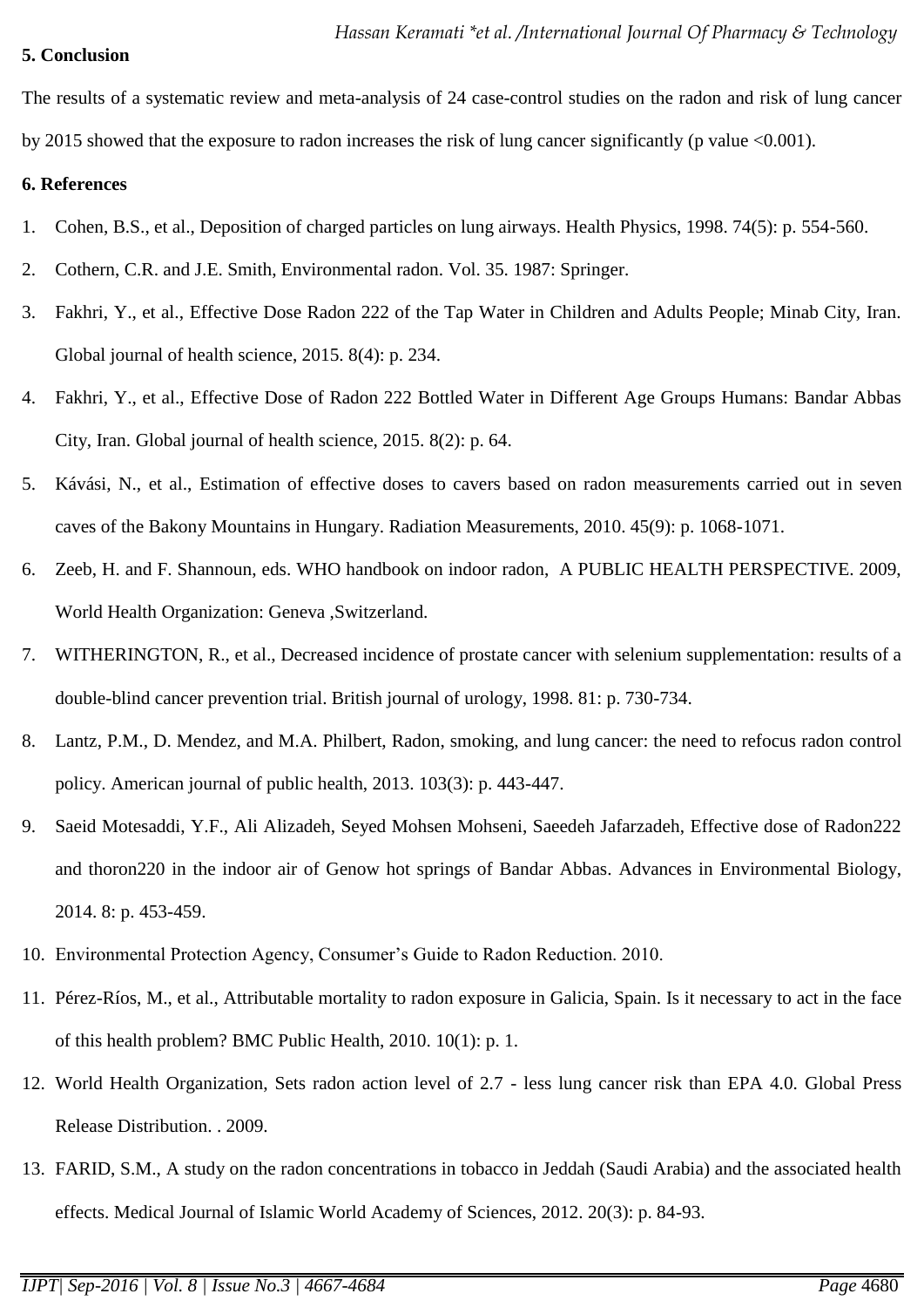- 15. Malvezzi, M., et al., European cancer mortality predictions for the year 2013. Annals of Oncology, 2013: p. mdt010.
- 16. Doll, R., et al., Mortality in relation to smoking: 50 years' observations on male British doctors. Bmj, 2004. 328(7455): p. 1519.
- 17. Ferlay, J., et al., Estimates of worldwide burden of cancer in 2008: GLOBOCAN 2008. International journal of cancer, 2010. 127(12): p. 2893-2917.
- 18. Darby, S., et al., Radon in homes and risk of lung cancer: collaborative analysis of individual data from 13 European case-control studies. Bmj, 2005. 330(7485): p. 223.
- 19. Fakhri, Y., et al., A review on difference effective dose of radon 222 and thoron of indoor air between black cement warehouses and stone masonry workshops. International Journal of Pharmacy and Technology, 2016. 8(1): p. 3671-3681.
- 20. Ginsberg, M.S. Epidemiology of lung cancer. in Seminars in roentgenology. 2005. WB Saunders.
- 21. Humans, I.W.G.o.t.E.o.C.R.t., W.H. Organization, and I.A.f.R.o. Cancer, Tobacco Smoke and Involuntary Smoking: This Publication Represents the Views and Expert Opinions of an IARC Working Group on the Evaluation of Carcinogenic Risks to Humans, which Met in Lyon, 11-18 June 2002. 2004: Iarc.
- 22. Duan, P., et al., Nonlinear dose–response relationship between radon exposure and the risk of lung cancer: evidence from a meta-analysis of published observational studies. European Journal of Cancer Prevention, 2015. 24(4): p. 267-277.
- 23. Fakhri, Y., et al., A review on difference concentration of radon 222 in the tap drinking water between Minab and Jask cites, Iran. International Journal of Pharmacy and Technology, 2016. 8(1): p. 3634-3643.
- 24. Fakhri, Y., et al., Assessment of concentration of radon 222 and effective dose; Bandar Abbas city (Iran) citizens exposed through drinking tap water. International Journal of Pharmacy and Technology, 2016. 8(1): p. 10782- 10793.
- 25. Mc Laughlin, J., An historical overview of radon and its progeny: applications and health effects. Radiation protection dosimetry, 2012. 152(1-3): p. 2-8.
- 26. Carneiro, G., et al., Radon in indoor concentrations and indoor concentrations of metal dust particles in museums and other public buildings. Environmental geochemistry and health, 2013. 35(3): p. 333-340.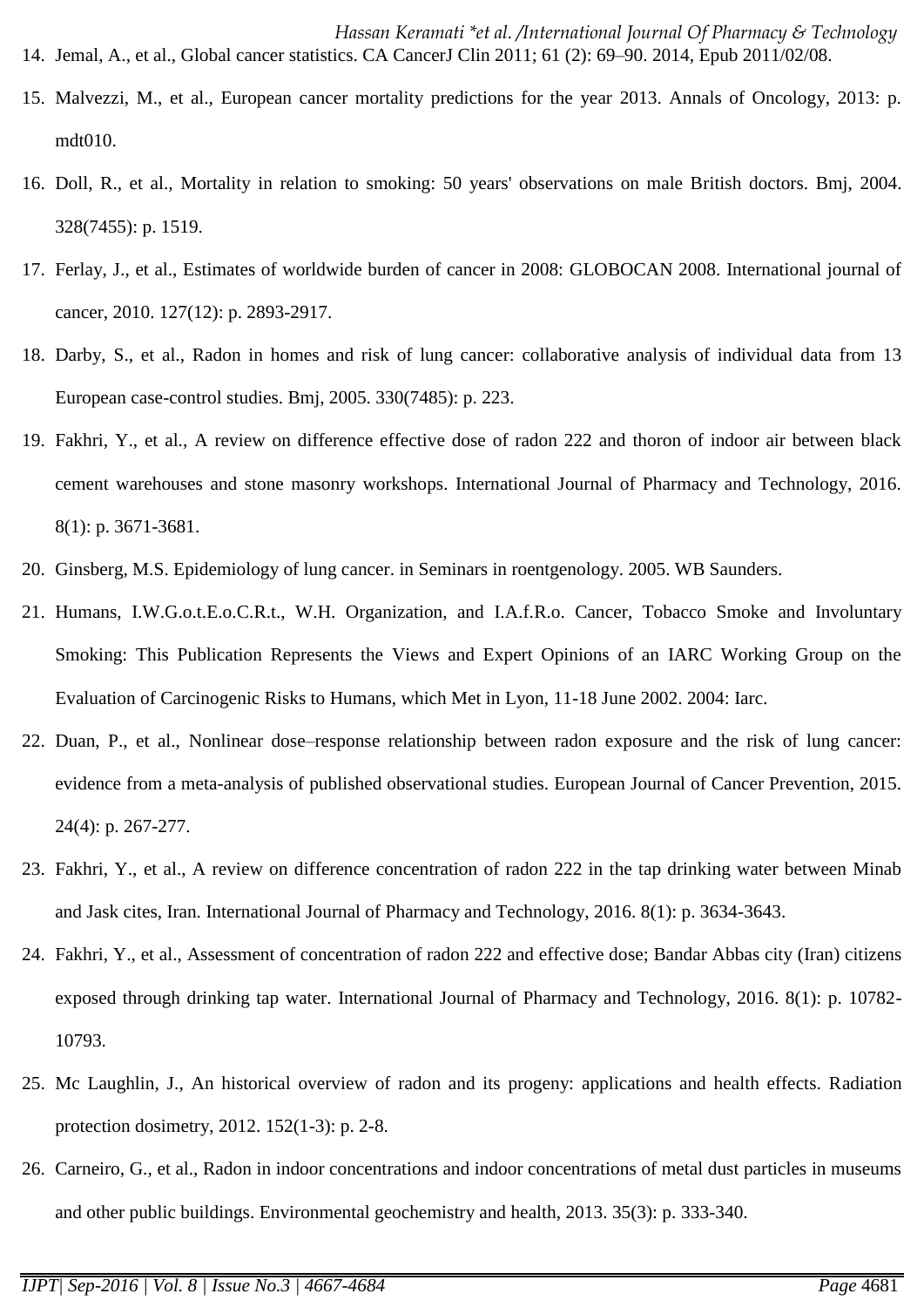- *Hassan Keramati \*et al. /International Journal Of Pharmacy & Technology*  27. Von Elm, E., et al., The Strengthening the Reporting of Observational Studies in Epidemiology (STROBE) statement: guidelines for reporting observational studies. Preventive medicine, 2007. 45(4): p. 247-251.
- 28. Egger, M., et al., Bias in meta-analysis detected by a simple, graphical test. Bmj, 1997. 315(7109): p. 629-634.
- 29. Wells, G., et al., The Newcastle-Ottawa Scale (NOS) for assessing the quality of nonrandomised studies in metaanalyses. 2000.
- 30. Blot, W.J., et al., Indoor radon and lung cancer in China. Journal of the National Cancer Institute, 1990. 82(12): p. 1025-1030.
- 31. Schoenberg, J.B., et al., Case-control study of residential radon and lung cancer among New Jersey women. Cancer research, 1990. 50(20): p. 6520-6524.
- 32. Pershagen, G., et al., Residential radon exposure and lung cancer in Swedish women. Health physics, 1992. 63(2): p. 179-186.
- 33. Letourneau, E., et al., Case-control study of residential radon and lung cancer in Winnipeg, Manitoba, Canada. American journal of epidemiology, 1994. 140(4): p. 310-322.
- 34. Pershagen, G., et al., Residential radon exposure and lung cancer in Sweden. New England journal of medicine, 1994. 330(3): p. 159-164.
- 35. Auvinen, A., et al., Indoor radon exposure and risk of lung cancer: a nested case—control study in Finland. Journal of the National Cancer Institute, 1996. 88(14): p. 966-972.
- 36. Ruosteenoja, E., et al., Radon and lung cancer in Finland. Health Physics, 1996. 71(2): p. 185-189.
- 37. Darby, S., et al., Risk of lung cancer associated with residential radon exposure in south-west England: a casecontrol study. British Journal of Cancer, 1998. 78(3): p. 394.
- 38. Alavanja, M.C., et al., Residential radon exposure and lung cancer among nonsmoking women. Journal of the National Cancer Institute, 1994. 86(24): p. 1829-1837.
- 39. Field, R.W., et al., Residential radon gas exposure and lung cancer the iowa radon lung cancer study. American Journal of Epidemiology, 2000. 151(11): p. 1091-1102.
- 40. Pisa, F.E., et al., Residential radon and risk of lung cancer in an Italian alpine area. Archives of Environmental Health: An International Journal, 2001. 56(3): p. 208-215.
- 41. Barros-Dios, J.M., et al., Exposure to residential radon and lung cancer in Spain: a population-based case-control study. American Journal of Epidemiology, 2002. 156(6): p. 548-555.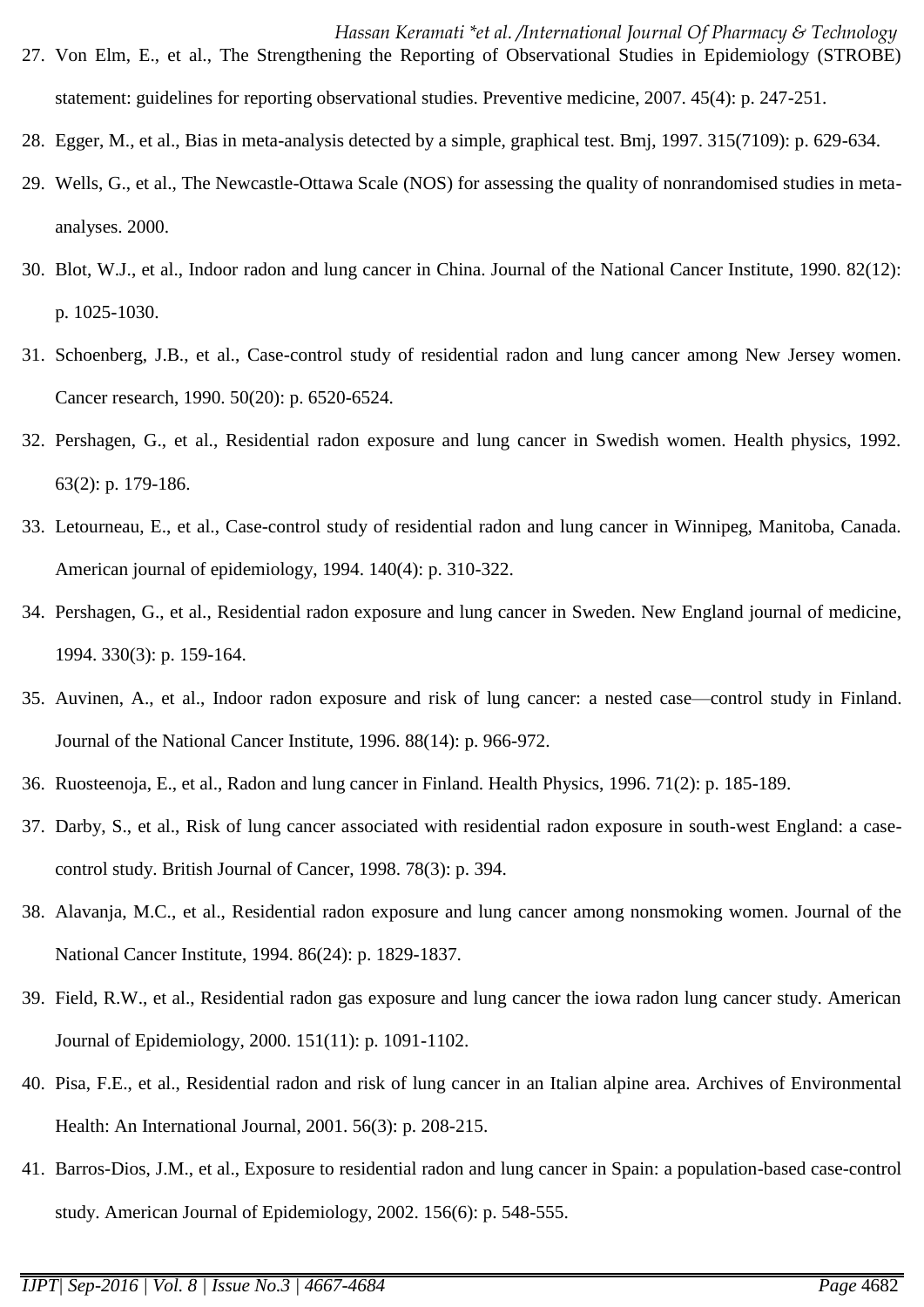- *Hassan Keramati \*et al. /International Journal Of Pharmacy & Technology*  42. Wang, Z., et al., Residential radon and lung cancer risk in a high-exposure area of Gansu Province, China. American Journal of Epidemiology, 2002. 155(6): p. 554-564.
- 43. Baysson, H., et al., Indoor radon and lung cancer in France. Epidemiology, 2004. 15(6): p. 709-716.
- 44. Bochicchio, F., et al., Residential radon exposure, diet and lung cancer: A case‐control study in a Mediterranean region. International journal of cancer, 2005. 114(6): p. 983-991.
- 45. Wichmann, H.E., et al., Increased lung cancer risk due to residential radon in a pooled and extended analysis of studies in Germany. Health Physics, 2005. 88(1): p. 71-79.
- 46. Sandler, D.P., et al., Indoor radon and lung cancer risk in Connecticut and Utah. Journal of Toxicology and Environmental Health, Part A, 2006. 69(7-8): p. 633-654.
- 47. Thompson, R.E., et al., Case-control study of lung cancer risk from residential radon exposure in Worcester County, Massachusetts. Health physics, 2008. 94(3): p. 228-241.
- 48. Wilcox, H., et al., Case-control study of radon and lung cancer in New Jersey. Radiation protection dosimetry, 2007.
- 49. Barros-Dios, J.M., et al., Residential radon exposure, histologic types, and lung cancer risk. A case–control study in Galicia, Spain. Cancer Epidemiology Biomarkers & Prevention, 2012. 21(6): p. 951-958.
- 50. Torres-Durán, M., et al., Lung cancer in never-smokers: a case–control study in a radon-prone area (Galicia, Spain). European Respiratory Journal, 2014. 44(4): p. 994-1001.
- 51. Hystad, P., et al., Geographic variation in radon and associated lung cancer risk in Canada. Can J Public Health, 2014. 105(1): p. 4-10.
- 52. Tracy, B.L., et al., Assessment and management of residential radon health risks: a report from the health Canada radon workshop. Journal of Toxicology and Environmental Health, Part A, 2006. 69(7-8): p. 735-758.
- 53. Alavanja, M., et al., Residential radon exposure and risk of lung cancer in Missouri. American Journal of Public Health, 1999. 89(7): p. 1042-1048.
- 54. US Environmental Protection Agency . 2011 . Protecting peopleand families from radon: A federal action plan form savinglives [monograph on the internet] . Washington, DC: USEPA . Avail able from: http://www.epa.gov/radon/pdfs/Federal\_Radon\_Action\_Plan.pdf.
- 55. 90/143/Euratom: commission recommendation of 21 February 1990 on the protection of the public against indoor exposure to radon.